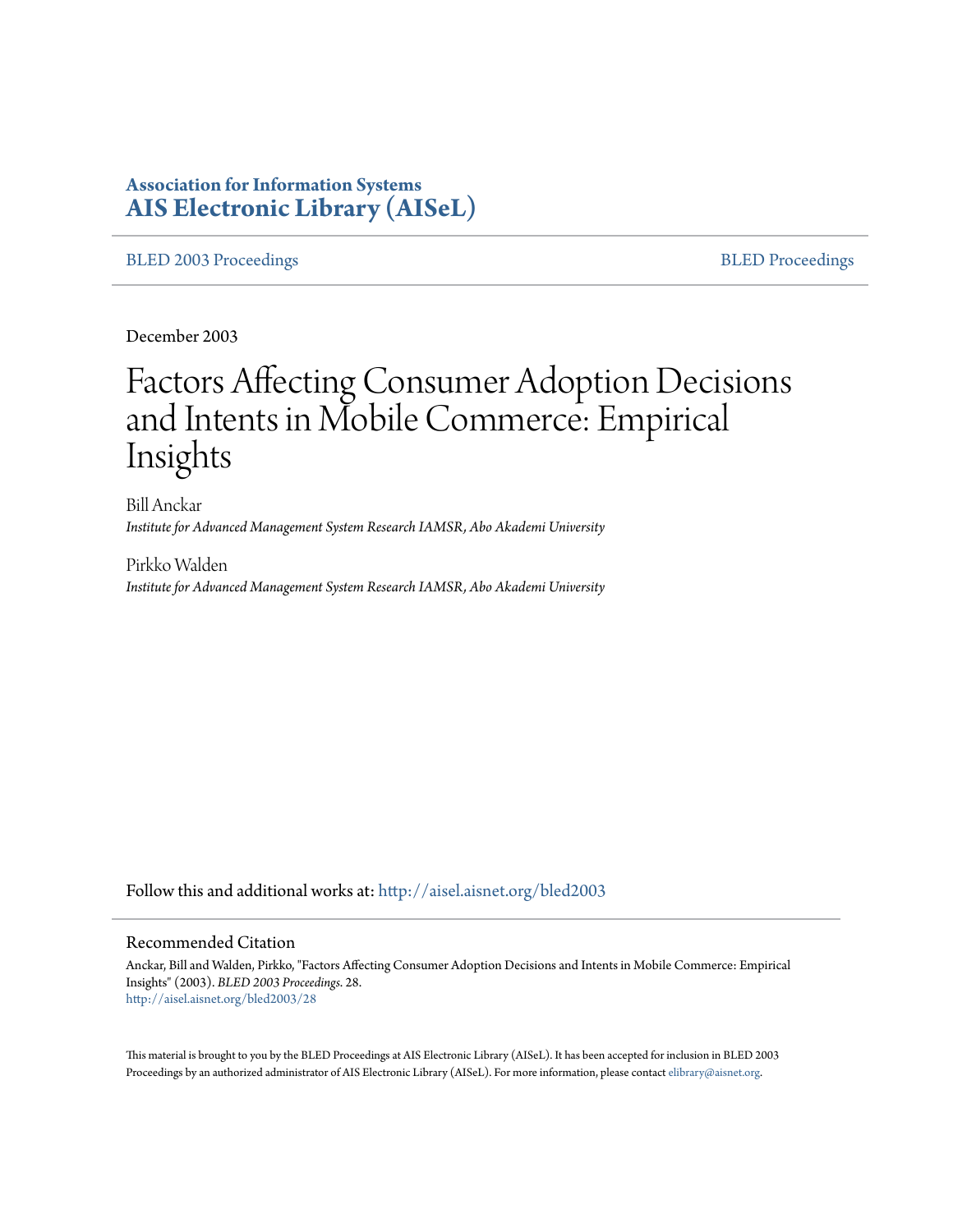#### **16th Bled eCommerce Conference**

#### **eTransformation**

Bled, Slovenia, June 9 - 11, 2003

# **Factors Affecting Consumer Adoption Decisions and Intents in Mobile Commerce: Empirical Insights**

#### **Bill Anckar, Christer Carlsson, Pirkko Walden**

Institute for Advanced Management System Research IAMSR, Abo Akademi University, Finland Bill.Anckar@Abo.fi, Christer.Carlsson@Abo.fi, Pirkko.Walden@Abo.fi

#### **Abstract**

*Mobile commerce (m-commerce) is marking the start of new era of innovation in business. M-commerce will continue to extend the way organizations conduct business – and change the relationships between companies, customers, suppliers and partners. Mobility means* freedom *– say Keen and Macintosh – and freedom creates choice and value, something much more than convenience as it may revolutionize the way companies work, buy, sell and collaborate.* 

*Although the TAM is widely accepted as a pertinent model – on a general level - to explain the acceptance of information technology and information systems, it is questionable whether the model is applicable to consumers' choice of commercial channels, which makes its use questionable to explain the adoption of mobile and ecommerce. This proposal was tested with the material derived from a 1000 consumer survey in Finland and we found other drivers/inhibitors than perceived usefulness, perceived ease of use and perceived enjoyment.* 

## **1. Introduction**

In the last few years we have witnessed remarkable fluctuations in the society's confidence in the Internet as a commercial medium, with connotations of concepts such as Internet and electronic commerce rapidly changing from positive to negative not only in the minds of investors, but also among managers and the general public. The changing attitudes, or rather sentiments, have predominantly originated from the fact that Internet commerce has not proliferated to the extent that was commonly predicted less than a decade ago, with a low volume and adoption rate of electronic shopping methods among consumers. In spite of the fact that e-commerce has not reached the explosive growth figures commonly, yet unrealistically, predicted in the mid-1990s, scholars and industry representatives are now turning their attention towards the promise of electronic wireless media, envisaging that the next - or the real phase of e-commerce growth will be in the area of mobile commerce (see e.g. Hampe *et al*., 2000; Varshney *et al.,* 2000; Kalakota and Robinson, 2001; Varshney and Vetter, 2001; Li, 2002). According to Keen and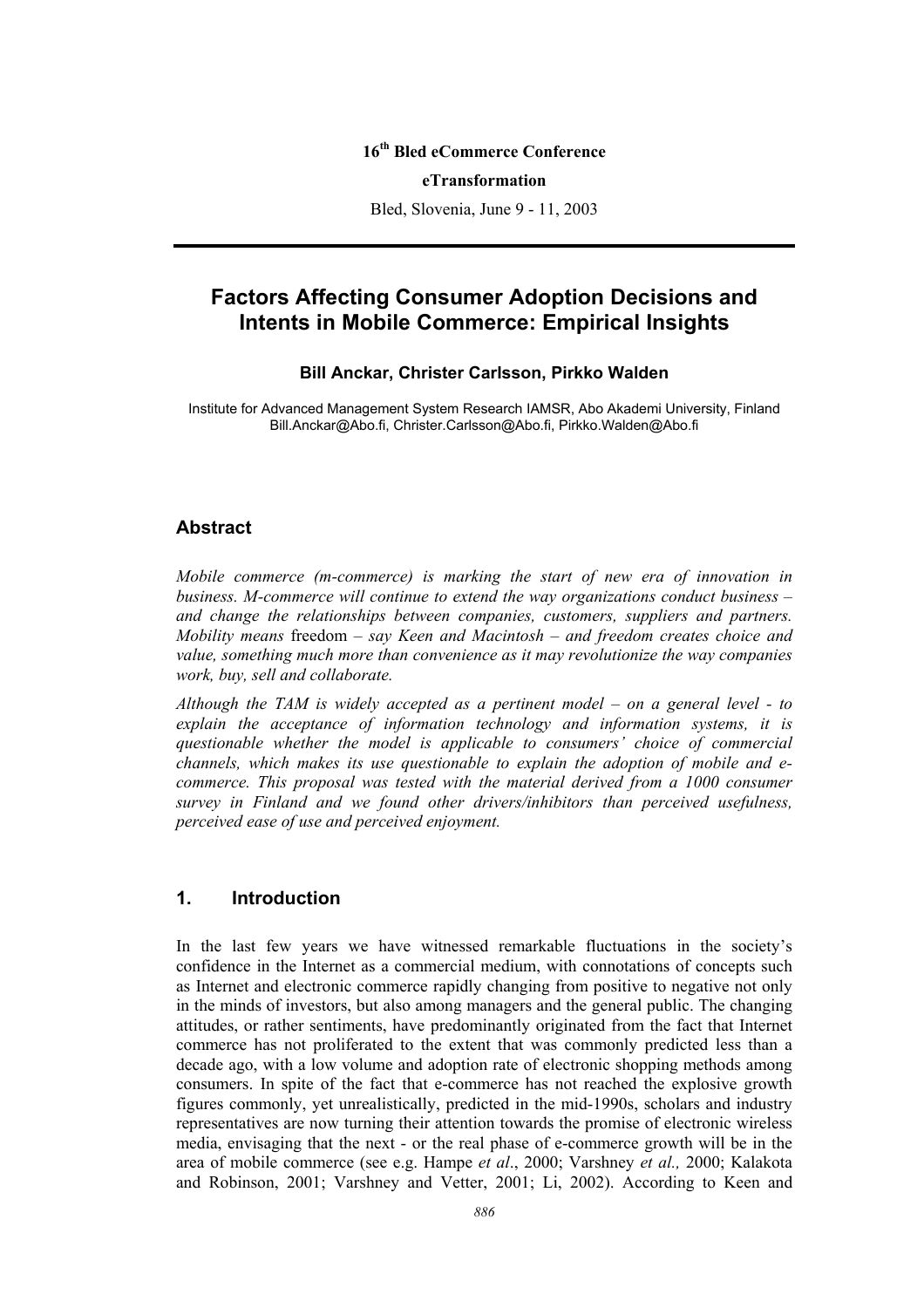Macintosh (2001), the issue is that mobile commerce (m-commerce) is marking the start of another era of innovation in business and m-commerce will continue to extend the way organizations conduct business – and change the relationships between companies, customers, suppliers and partners. Mobility means *freedom* – say Keen and Macintosh – and freedom creates choice and value, something much more than convenience as it may revolutionize the way companies work, buy, sell and collaborate.

Although the mobile Internet appears to have much to offer as an instrument of commerce, little is known about the consumers' willingness to adopt wireless electronic media, and the factors that influence their adoption decisions and value perceptions relating to m-commerce (cf. Urbaczewski *et al,.* 2002; Pedersen *et al.,* 2002). Just as we are gradually starting to gain an understanding of the unique characteristics of the fixed Internet, a new medium has emerged, the wireless Internet, which raises many of the same questions in a new context (Gurley, 2000; May, 2001). Building successful strategies for the mobile marketplace begins, no doubt, by recognizing the distinctive forces driving the emergence of m-commerce (Senn, 2000): On the Internet, firms can create value for customers in a manner that is different from that which has been achieved in conventional business (Han and Han, 2001). Correspondingly, m-commerce possesses unique characteristics – Keen and Macintosh (2001) call them "the mobilisation of knowledge" - when compared to traditional (i.e. fixed) e-commerce, and many statements on an impending m-revolution have, in fact, been triggered by the assumption that the potential of m-commerce will involve (i) lower barriers, and (ii) greater benefits in comparison to both fixed e-commerce and traditional commerce. In view of that, the key question for m-commerce is to find some way to assess the value of mobile applications to prospective users (Carlsson and Walden, 2002), and to gain an understanding of the factors that may delay the penetration of the mobile Internet on a larger scale (Lee *et al.,* 2002). Such insights are certainly needed to support investment decisions, to find viable business models and to develop mobile devices, networks, and services that address and take the concerns/wants of consumers into consideration.

## **2. Theoretical Foundations and Previous Research**

#### *2.1 Value Components and Adoption Decisions*

Although mobile commerce still is an emerging phenomenon, a significant body of literature has, from the late 1990s onwards, pointed out the factors that are likely to drive the diffusion of mobile commerce in the business-to-consumer marketplace. In this area, most contributions - which are strongly dominated by intuition-based reasoning and conceptual analyses rather than empirical investigations - have primarily focused on establishing the value proposition of mobile commerce from the consumer's point of view, pointing out such general concepts as *flexibility, ubiquity, localization, personalization, and mobility* as key adoption motivators (see e.g. Müller-Versee, 1999; Booz, Allen & Hamilton, 2000; Vittet-Philippe and Navarro, 2000; Herman and Neff, 2002). While being pertinent and illuminating, such terms nevertheless appear to be too general and abstract to provide a comprehensive explanatory insight into the reasons for consumers' decisions to adopt mobile distribution channels. This is especially true if we look at the current situation, or in other words the factors that *today* drive adoption: Most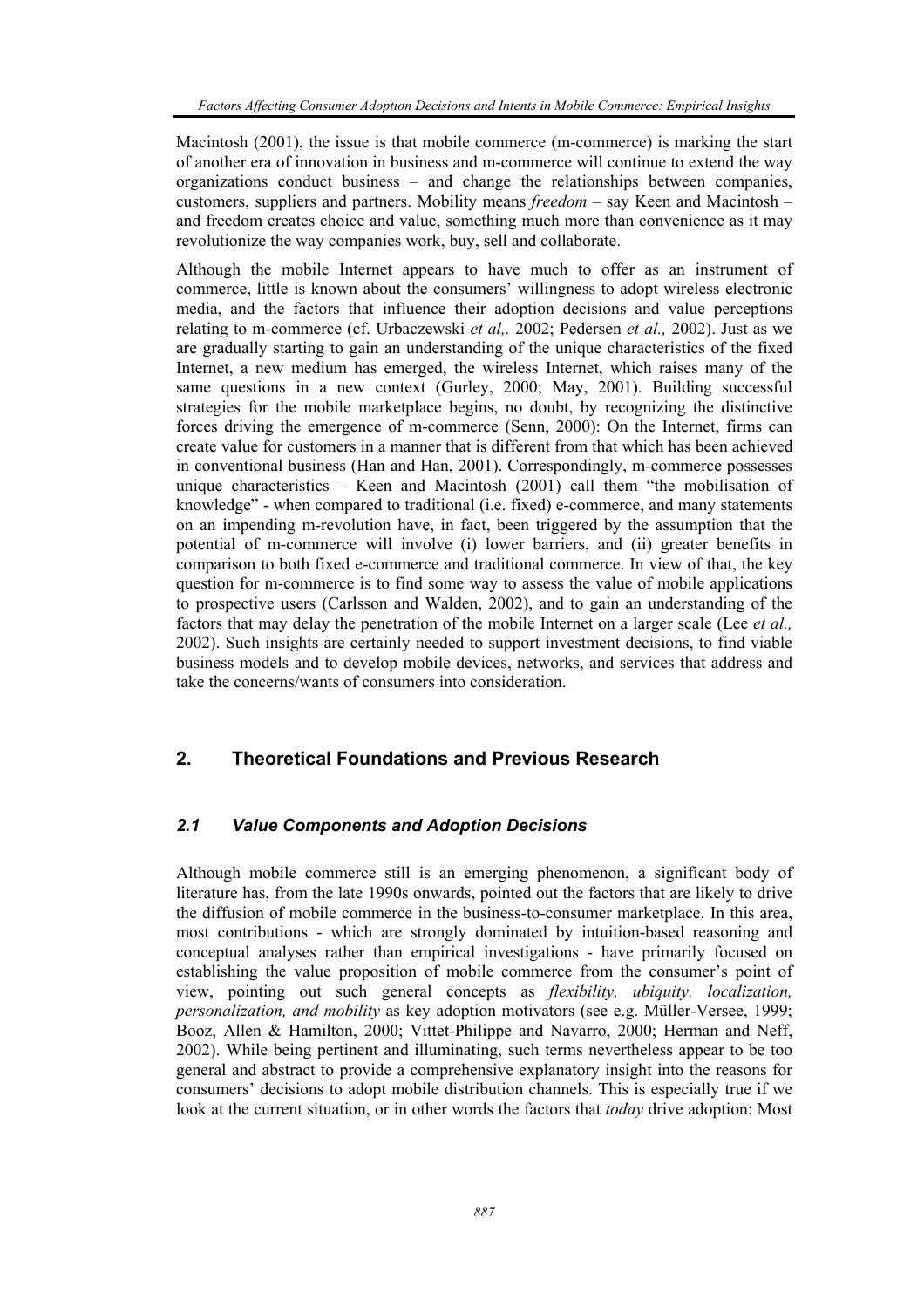of the concepts listed above are understood in terms of the advanced features of the 3G rather than in the technology of the 2G or 2.5G networks, which is rather more modest<sup>1</sup>.

Moreover, it should be noted that not only the *benefits* offered by new mobile channels, but also - and in particular - the *barriers* to using mobile services need to be identified to build an understanding of the factors that affect adoption decisions by consumers. In the marketing literature, many studies have proposed or verified that *perceived customer value*<sup>2</sup> is a salient determinant of consumers' purchase intentions and purchase decision making (see e.g. Zeithaml, 1988; McDougall and Levesque, 2000), and in understanding consumer behaviour (see Parasuraman, 1997). While value considerations typically have been associated with the overall pre-purchase assessment of the utility of a product, we argue that the core idea of the concept is equally relevant as we examine the relative advantages of technological innovations, commercial media, or even electronic distribution channels (cf. Anckar and D'Incau, 2002; Han and Han, 2001). In this context we argue, however, that the traditional view of the value equation as a trade-off between benefits and *costs* (or even a price-quality trade-off) is too simplistic in terms of building an understanding of the primary motivators and inhibitors to m-commerce adoption. Instead, the value concept should be interpreted as the trade-off between *benefits* and *barriers* - i.e. get and give components described not only in monetary terms, but seen from a much broader perspective, addressing non-monetary sacrifices as well (cf. Jensen, 2001; Sweeney and Soutar, 2001; Eggert and Ulaga, 2002).

To date, many studies, primarily from the IS discipline, on adoption decisions of information technology  $(IT)$  in fixed or mobile settings have built on the widely recognized and used technology acceptance model (TAM) by Davis (1989). (see e.g. Teo *et al*., 1999; Lee *et al*., 2001; Lee *et al*., 2002; O'Cass and Fenech, 2003). Although a large body of research supports the TAM as an, in general, pertinent model to explain the acceptance of IT tools and information systems it is questionable whether the model is applicable to consumers' choice of commercial channels. Adoption decisions relating to m-commerce are, for a number of reasons, likely to be very different from technology adoption decisions: First of all, what the consumer chooses to adopt in m-commerce is not merely a technology *per se*, but rather a new instrument of commerce. Secondly, mcommerce encompasses, as it is generally defined, both transactional and nontransactional dimensions, which mean that consumers' intentions to transact in mcommerce should be seen as multidimensional behavioural intentions (see Pavlou, 2002). As a result, we need - in contrast to most technology adoption decisions - to distinguish between different *levels of m-commerce adoption* as we analyze consumer decisions relating to electronic channels - fixed or mobile. Thirdly, as pointed out by Eikebrokk and Sørebø (1998), TAM is usually applied as if every situation would be a single-target situation, building on the implicit assumption that only one specific technology is available for the potential users<sup>3</sup>. The authors argue that it may be difficult to obtain valid predictions and explanations of technology acceptance with TAM when consumers actually are exposed to a multiple-choice situation where they can choose among several alternative technologies - or in this case alternative channels. Fourthly, TAM is, as argued and demonstrated by Malhotra and Galletta (1999), incomplete in the sense that it does not account for social influence in the adoption and utilization of new information systems, a limitation that seems particularly disturbing when adoption decisions relating

l

<sup>&</sup>lt;sup>1</sup> The abbreviations 2G (GSM), 2.5G (GPRS), 3G (UMTS), etc. refer to generations of network technology.

<sup>&</sup>lt;sup>2</sup> Broadly defined as the results or benefits customers receive in relation to total costs (McDougall and Levesque, 2000), i.e. a customer's overall assessment of the utility of a product (or service) based on perceptions of what is received and what is given (Zeithaml, 1988).

<sup>&</sup>lt;sup>3</sup> In contrast, *value* is a relative concept which embodies an implicit assumption about a comparison between two or more alternatives.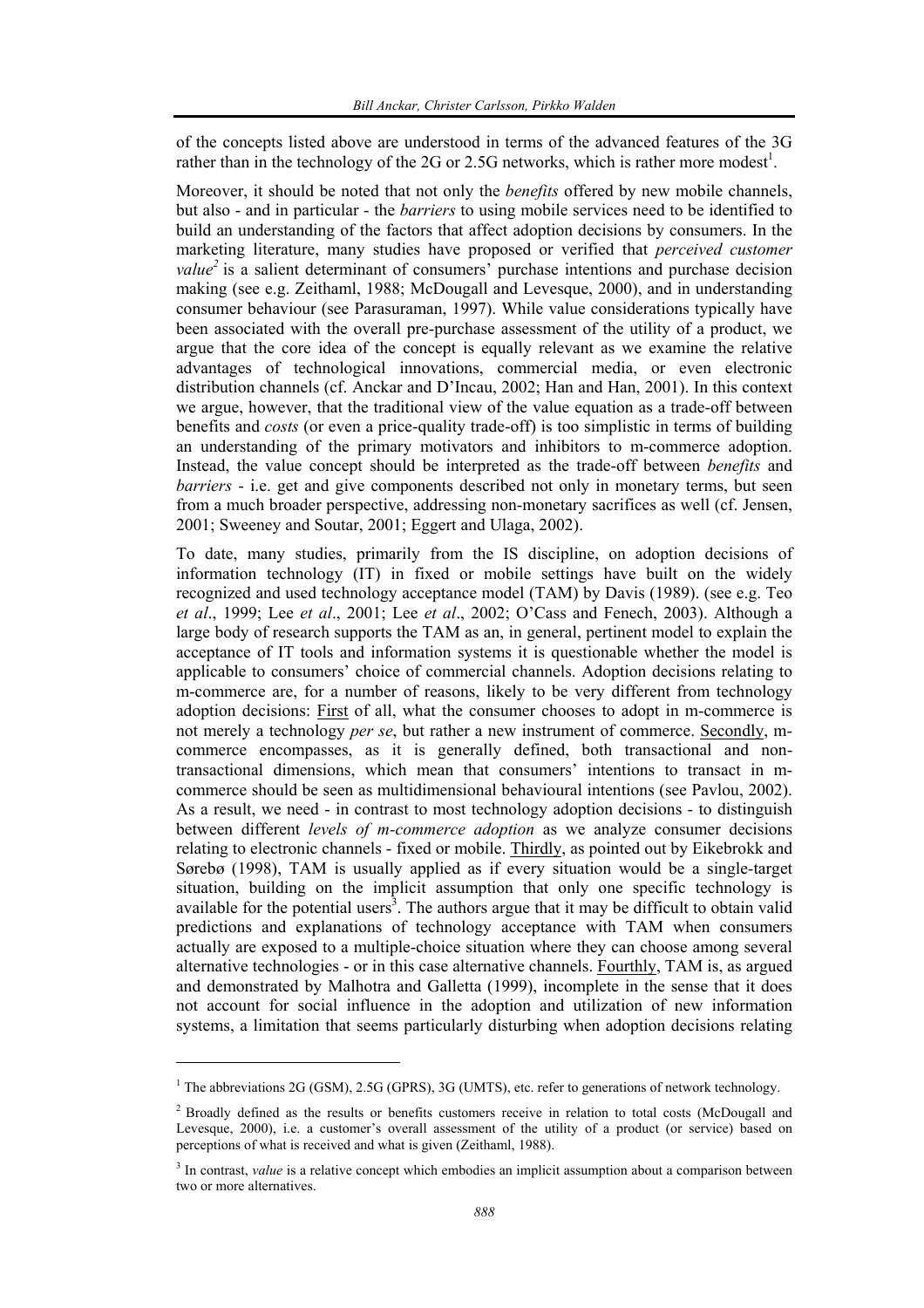to m-commerce are examined. Fifthly, TAM assumes that usage is volitional, that is, there are no barriers that would prevent an individual from using an IS if he or she chose to do so, a fact which has drawn criticism from e.g. Mathieson *et al*. (2001), and which has urged some authors (e.g. Lee *et al*., 2001) to extend the TAM with theoretical models that postulate perceived risks as an antecedent to the adoption of m-commerce. Pavlou (2002) highlights the fact that the advent of the Internet has introduced uncertainty and risk in system adoption, and validates the need for integration of variables that capture such notions in existing models of technology adoption by showing that *trust* and *perceived risk* are direct antecedents of intention to transact online (Pavlou, 2003). Considering that previous studies have shown that consumers' rejection decisions relating to (i) household adoption of personal computers, and (ii) non-transactional as well as transaction-based Internet commerce are based on perceived critical barriers to a much higher extent than on a lack of appreciation of the associated benefits (Venkatesh and Brown, 2001; Anckar, 2002a), there is little doubt that the impact of various nonmonetary sacrifices need to be included in any model or study relating to channel adoption decisions.

#### *2.2 Aims and Research Questions*

As argued above, the translation of potentially significant underlying variables into overly general multidimensional constructs such as *perceived usefulness* and *perceived ease of use* is unlikely to address or provide decision support for practical managerial problems related to investment decisions or the development of appealing mobile services. Accordingly, this study sets out from a perceived value-based view on adoption decisions in order to accomplish our research objective, which is to identify the key benefits and barriers - the core get and give value components - that drive or inhibit consumer adoption of mobile commerce today and in the future. The investigation is guided by two interrogative research questions:

- Are adoption decisions/intents driven to a greater extent by benefits or barriers?
- Which benefits and barriers constitute important drivers/inhibitors to the adoption and use of mobile Internet and m-commerce in different consumer groups?

In order to accomplish our research objectives, our study needs to cover many different factors that potentially may have an impact on the consumers' willingness to take on and use m-commerce. In view of that, the basis for selecting the benefits and barriers to be included in the study was founded on an extensive review of work relating to mcommerce drivers and inhibitors. Based on the anecdotal and empirical evidence uncovered in the literature review (presented in the next section), we selected the most frequently mentioned potential drivers and inhibitors to m-commerce adoption – and extended the list with some other plausible factors – for inclusion in the empirical study.

## *2.3 mCommerce Adoption Drivers and Inhibitors: A Literature Review*

From the late 1990s onwards, a significant body of literature - dominated by intuitionbased reasoning or conceptual analyses - has aimed at identifying and predicting the emerging drivers and inhibitors to a mass-market adoption of m-commerce. As this literature review will show, different authors and studies have underlined very different factors as key drivers/inhibitors to m-commerce adoption.

Gillick and Vanderhoof (2000) propose five possible inhibitors, all very broad in nature, to the widespread proliferation of m-commerce: The *technology itself, industry*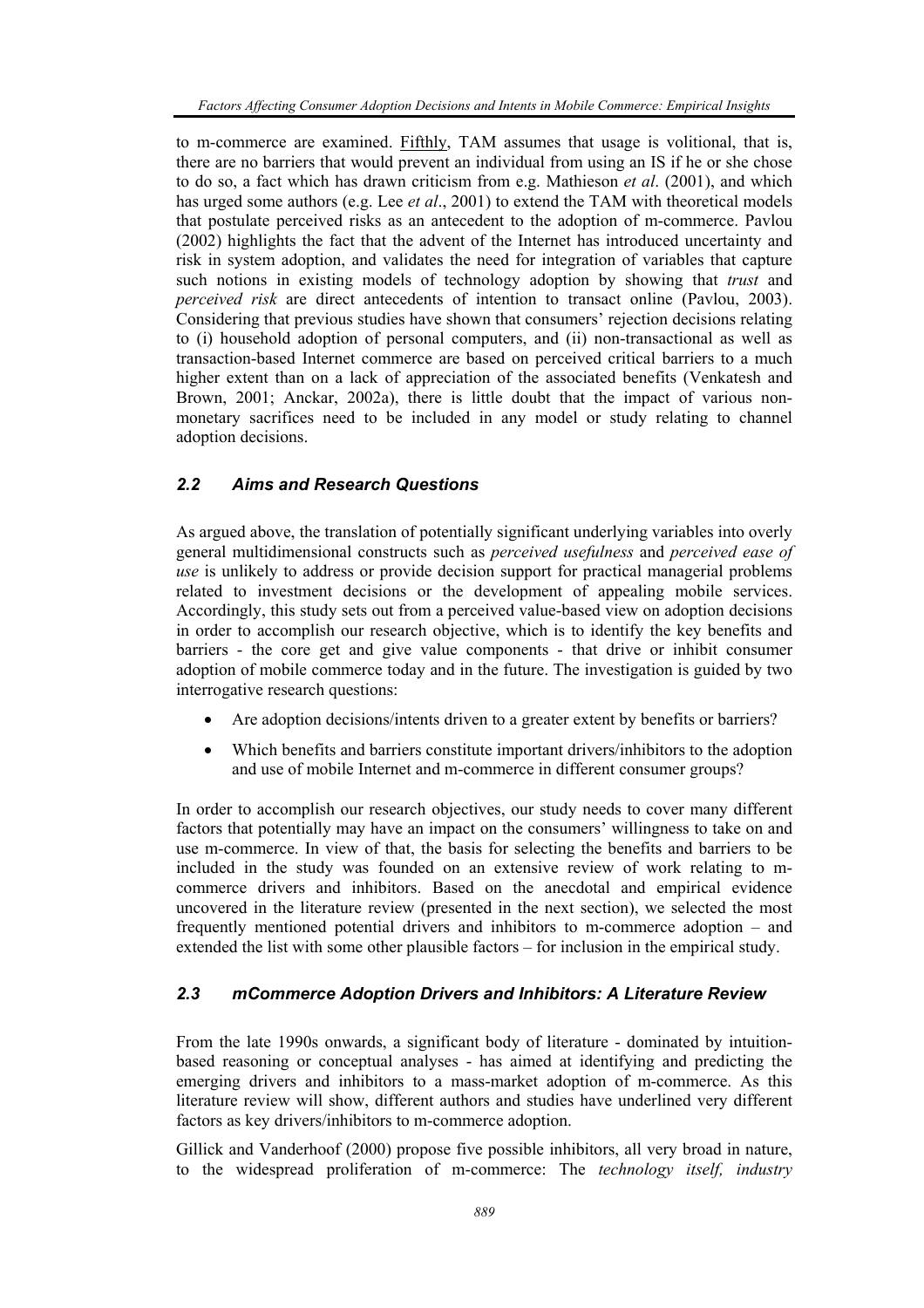*standardization, the business case, consumer expectations, and security and reliability.*  Of these factors, the last-mentioned one is perhaps the most widely cited, with many authors having contended that lacking privacy and security could be a major stumbling block to the growth of m-commerce (see Li, 2002; Langendoerfer, 2002). Such contentions are partly supported by empirical evidence: In an empirical multi-market study conducted by e-Mori on behalf of Nokia Networks (Nokia 3G Market Research Centre, 2001), *the lack of perceived need* (cf. Signorini, 2001)*, conservatism*, and *perceptions relating to the reliability and security of the technology* were the main barriers to m-commerce adoption, while *convenience* and *control* were found to be the key determinants of demand.

Drawing e.g. on data collected through expert interviews, Buellingen and Woerter (2002) highlight four critical success factors for the use of mobile services; *transmission rate, personalization, data security,* and *user-friendliness.* Findings from a UK-based survey by Strong and Old (2000) suggest that *the convenience of having Internet access at any time and place* will be the most important incentive for consumers to use mobile Internet applications. The authors found that significant barriers to a quick take-up of the mobile Internet in the very near future are the *lack of awareness of content and application, high operating costs,* and *the unfavourable comparison of the mobile Internet with the fixed line Internet* due to smaller screen sizes, fiddly input, poor searching facilities, poor connections, etc. In contrast, many authors have argued that the overall volume of ecommerce may experience a significant growth with mobile technologies as many consumers who are not yet Internet adopters because of the *proficiency* with computers needed in PC-based e-commerce now will access the Internet due to the lower costs involved and their familiarity with mobile devices (see Müller-Versee, 1999; Vittet-Philippe and Navarro, 2000; Ropers, 2001).

Vittet-Philippe and Navarro (2000) and Green (2000), argue that *user-friendliness* will be the key for wide adoption of m-commerce. In line with this, the constraints such as small screen size, limited bandwidth, and the *simplistic functionality* of wireless handheld devices affect usability for designing effective user interfaces for m-commerce applications, and present exploratory findings in support of the usability issue being critical to the adoption of m-commerce. Similarly, the results from an expert survey conducted in Finland (Carlsson and Walden, 2002) indicate that the *slow speed of service* and the *limited screen size* of mobile devices constitute the major barriers for rapid mcommerce expansion. In contrast, Langendoerfer (2002) posits that technological issues such as the lack of infrastructure and mobile device will not be the major problem of mcommerce, but that psychological aspects - especially privacy concerns - will be the reason why m-commerce will not take off.

Shuster (2001) speculates that *pricing* certainly will have an impact on adoption. Reporting on an online survey, Vrechopoulos *et al.* (2002) present a broad list of critical success factors for accelerating mobile commerce diffusion in Europe; *improved mobile devices, user-friendly shopping interfaces, effective applications and services, reduced prices, secure transactions, high bandwidth and network coverage.* 

Findings from a consumer survey conducted in Finland (Anckar, 2002b) indicated that mcommerce adoption mainly appears to be driven by a need for solutions that add *convenience and flexibility to daily routines* rather than excitement and entertainment. They also found that consumers perceive the ability to satisfy *spontaneous and timecritical needs* as the most important driver of m-commerce adoption.

As this review of previous research has shown, it is often suggested or assumed implicitly or explicitly - that the main factors affecting m-commerce adoption decisions are associated with services and device features that go beyond the traditional use of a mobile phone, i.e. peer-to-peer communication. According to this line of reasoning,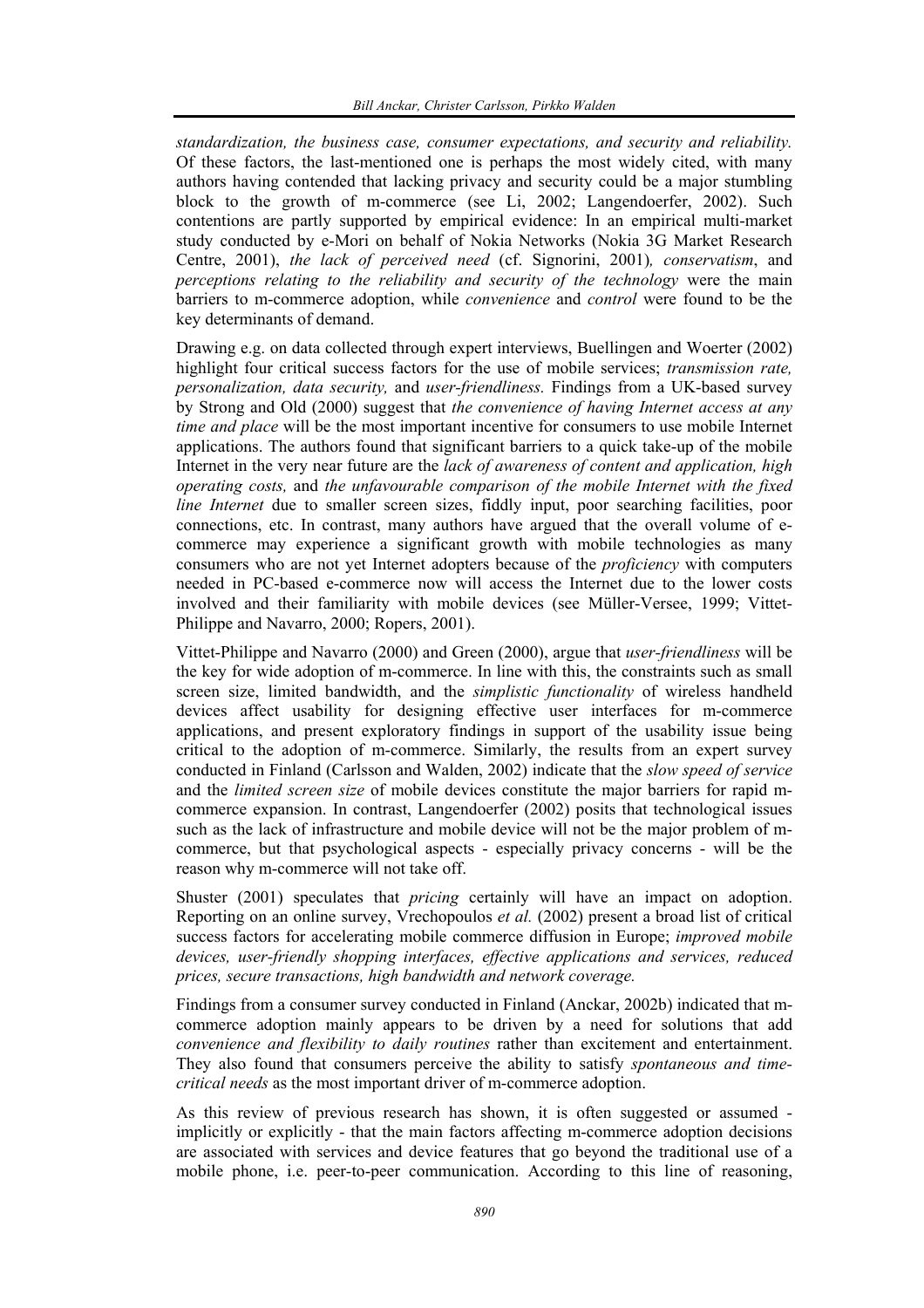consumers will be driven towards m-commerce by the fact that what was previously simply a phone will now turn into a personal trusted device, through which all kinds of commercial activities and transactions can be managed. An alternative, yet equally plausible scenario is that the opportunities and benefits associated with new application areas of mobile phones will not, after all, serve as significant adoption drivers in the b-toc segment: Instead, consumers will (i) be persuaded by the value of sophisticated mobile devices and next generation networks as a result of the *enhanced features and new dimensions* such technologies offer in terms of traditional use of mobile phones, i.e. *person-to-person communication*, and/or (ii) driven towards new mobile technologies more or less inevitably, as older networks and devices gradually are replaced by new, mcommerce facilitating ones. Curiosity, playful experimentation, and customization to the devices while using them for conventional purposes will eventually result in a realization of the capabilities of new mobile technologies and the value of mobile services. As this line of argument suggests, our empirical investigation should not focus exclusively on possible adoption drivers for m-commerce services, but also on the benefits of advanced (3G) mobile devices and networks in person-to-person communication (acknowledging that this application area generally is excluded from definitions of m-commerce).

## **3. The Survey**

l

As noted by Luckett *et al.* (1999), marketing is not a battle of products, but rather a battle of perceptions: Consumers make decisions based on their perceptions, regardless of their accuracy or inaccuracy, and therefore it is around these perceptions that marketers must build their competitive strategies. With the research questions of this study pertaining to consumer perceptions and intentions, the consumer survey research technique was employed to collect the primary data needed to attain a thorough understanding of the expectations and concerns consumers have with m-commerce.

Since our research objective called for an investigation and comparison of different consumer groups in terms of m-commerce adoption, we decided to use non-interactive media in order to target different consumer groups in terms of their *level of experience* with m-commerce<sup>4</sup>. Choosing this approach, we were able to draw on two different dimensions of m-commerce adoption; (i) *mobile Internet adoption, and* (ii) *adoption of (transaction-based) m-commerce,* and thus to differentiate between important consumer groups when analyzing the data. The corresponding sub-samples were defined as follows:

- *Mobile Internet adopters*. Respondents who have experiences with the mobile Internet, but who have not necessarily purchased products or services over a mobile device.
- *Intended mobile Internet adopters.* Respondents who have never used the mobile Internet, but who reported an intention to use the mobile Internet in the future.
- *Mobile Internet averse.* Mobile Internet non-adopters who reported that they have no intention to use the mobile Internet now or in the future.
- *M-commerce adopters*. Respondents who have made purchases over a mobile device (and thus have embraced transaction-based m-commerce).

<sup>4</sup> Investigating the reasons for consumer adoption or rejection of electronic channels, the non-adopters whose statements on many important matters are conjectural and/or based on secondary opinions - constitute a very important consumer group, yet one often neglected in consumer studies relating to electronic media.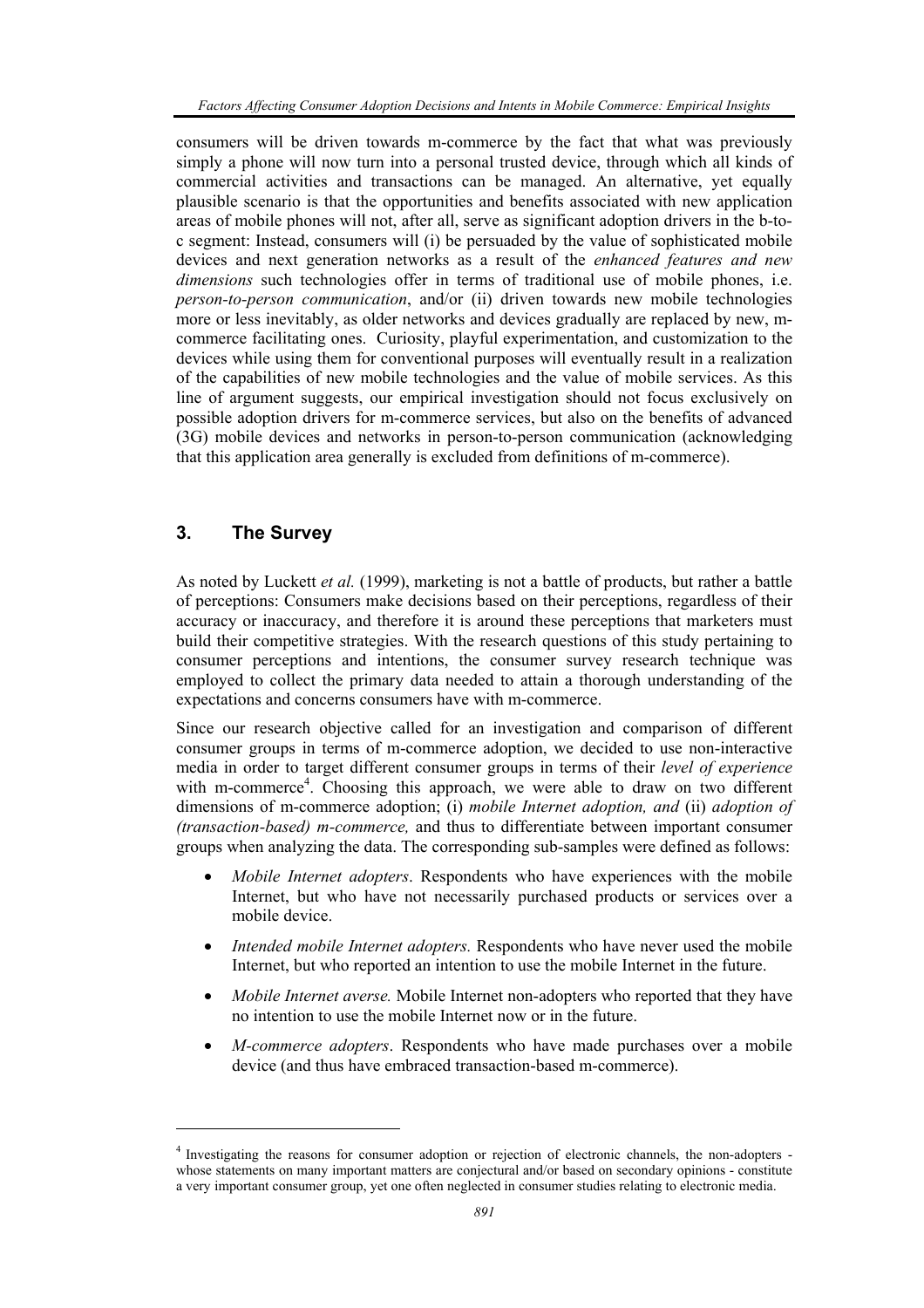- *Intended m-commerce adopters*. Respondents who have not made purchases over a mobile device, but who reported an intention to do so in the future.
- *M-commerce averse*. M-commerce non-adopters who reported that they have no intention to make purchases over a mobile device now or in the future.

## *3.1 The Survey Instrument*

Data was collected using a four-page self-administered questionnaire which was mailed out to a sample of 1000 Finnish consumers in March-April 2002, with two follow-up mailings to all non-respondents in June. The sample was drawn from the electronic sampling frame provided by the Finnish Population Register Centre based on a stratified sampling procedure where the sample was drawn using a simple random sampling method. The sampling frame used offered a complete representation of the target population, which was defined as the Finnish population in the age  $16-64$  years<sup>5</sup>

The survey instrument covered 20 questions relating to the consumers' perceptions and intentions relating to mobile commerce, as well as their current experience with the mobile Internet and m-commerce. In this paper we primarily report on a questionnaire section in which the respondents were instructed to indicate how strongly they agree or disagree with a number of statements relating to their perceived importance/magnitude of different benefits of and barriers to mobile commerce. For this, a five-point Likert scale was used ( $5 =$  strongly agree,  $1 =$  strongly disagree). These data were used to identify the motivators and hindrances that constitute important/unimportant factors influencing consumer m-commerce adoption/non-adoption decisions.

As an attempt to motivate the respondents to complete and return the questionnaire, the drawing of a top-of-the-line mobile phone among all respondents was announced. 8 questionnaires were returned undelivered due to incorrect addresses. 487 completed and utilizable questionnaires were returned by the deadline, giving an effective response rate of 48.7%.

## **4. Findings**

l

## *4.1 Sample Demographics*

Figure 1 shows the sample demographics with respect to general variables such as gender and age, and portrays the sizes and partial overlap of the sub samples used in this study. The demographics are used as a background description as we do not have the space (in this paper) for a complete statistical analysis of the respondents by age and gender groups. This analysis will appear in a forthcoming paper.

In the following we will work through a summary of the results, which has been organized in the benefits (the "get" value components) and the barriers (the "give" value components) seen from the viewpoints of adopters, intended adopters and non-adopters of mobile internet services and mobile commerce.

 $<sup>5</sup>$  Consumers in older age groups were excluded from the study since previous surveys recently conducted in</sup> Finland (Anckar and D'Incau, 2002) had indicated that consumers aged 65+ constitute an insignificant target group for most mobile services.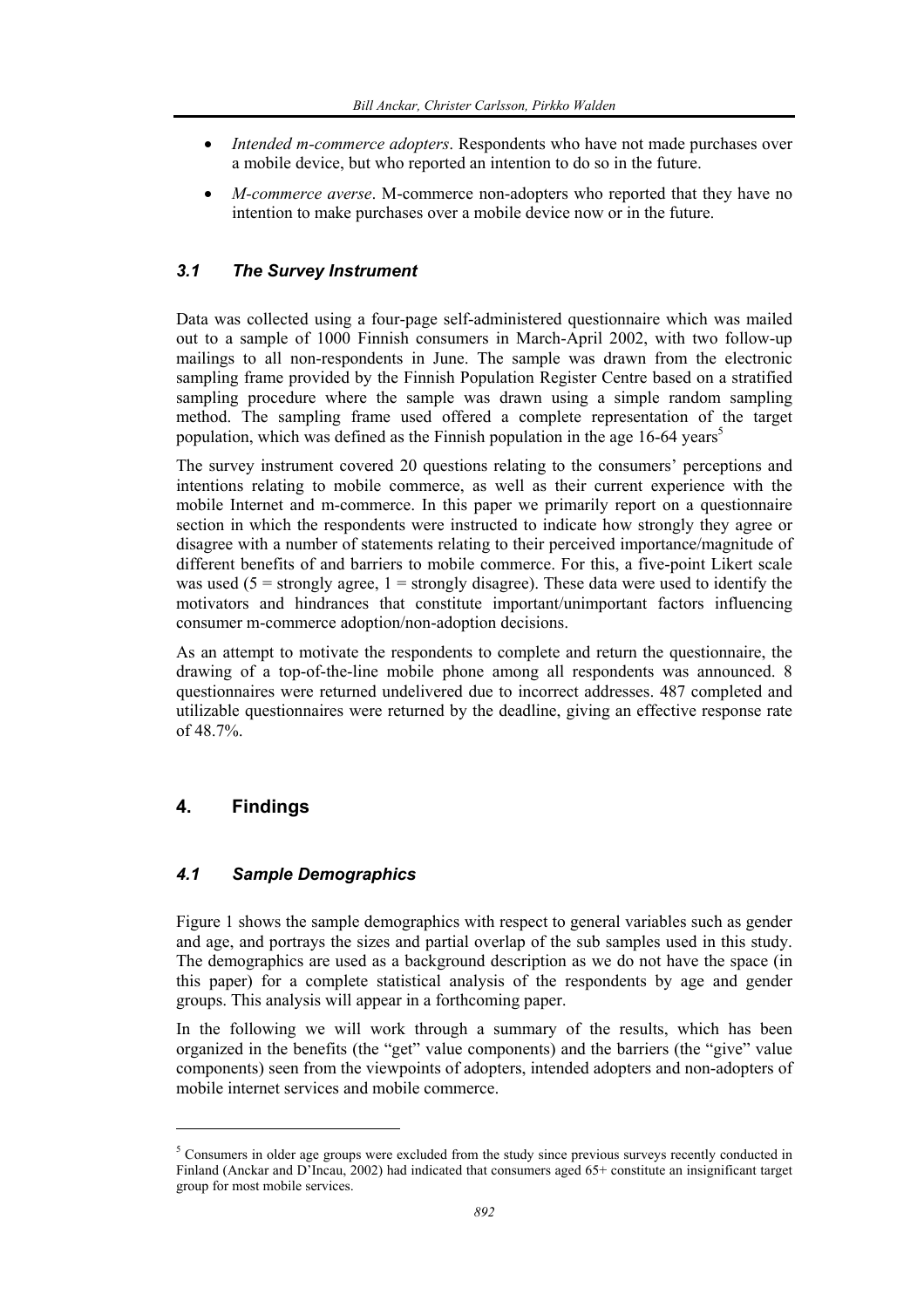

*Figure 1: Sample Demographics and Sub-sample Sizes* 

#### *4.2 Benefits: The 'Get' Value Components*

As shown in Table 1, the descriptive data analysis showed that three benefits of using mobile devices and services stood out as especially important for consumers when not making any distinctions between different subpopulations: The *enhanced communications features*, the *flexibility with respect to the user's location and the time of the day*, and the *convenience and handiness of small, wireless mobile devices*.

*Table 1: Summary Statistics for Benefit Variables (N = 410- 418)* 

| <b>BENEFIT</b>                                 | Mean | SD   | $\rm{Agree}^1$ | Disagree <sup>2</sup> |
|------------------------------------------------|------|------|----------------|-----------------------|
| <b>Enhanced communication features</b>         | 3.74 | 1.28 | 68.9%          | 18.9%                 |
| Flexibility (anywhere, anytime)                | 3.73 | 1.18 | 64.9%          | 14.9%                 |
| Convenience and handiness                      | 3.40 | 1.29 | 55.4%          | 25.7%                 |
| New dimensions of communication                | 3.07 | 1.28 | 43.1%          | 33.0%                 |
| Reminder and information services in real time | 3.01 | 1.31 | $41.4\%$       | 36.4%                 |
| Uniqueness: exclusively mobile services        | 2.98 | 1.31 | 41.9%          | $36.1\%$              |
| More effective use of time                     | 2.78 | 1.35 | 37.8%          | 44.0%                 |
| Lower prices/special offers                    | 2.72 | 1.22 | 29.7%          | 41.2%                 |
| Personalized information and services          | 2.24 | 1.30 | 22.7%          | 64.1%                 |
| Entertaining features                          | 2.15 | 1.21 | $17.7\%$       | 65.5%                 |
| Being trendy/ahead of my time                  | 2.04 | 1.18 | 15.4%          | 68.8%                 |
| Lack of proficiency with computers             | 1.89 | 1.33 | $16.5\%$       | 75.1%                 |
| Only connection to the Internet                | 1.84 | 1.31 | 13.7%          | 75.2%                 |
| Accentuation of social status                  | 1.65 | 1.00 | $8.4\%$        | 81.3%                 |

*1 Percentage of consumers who responded* strongly agree *[5] and* agree *[4]* 

*2 Percentage of consumers who responded* strongly disagree *[1] and dis*agree *[2]*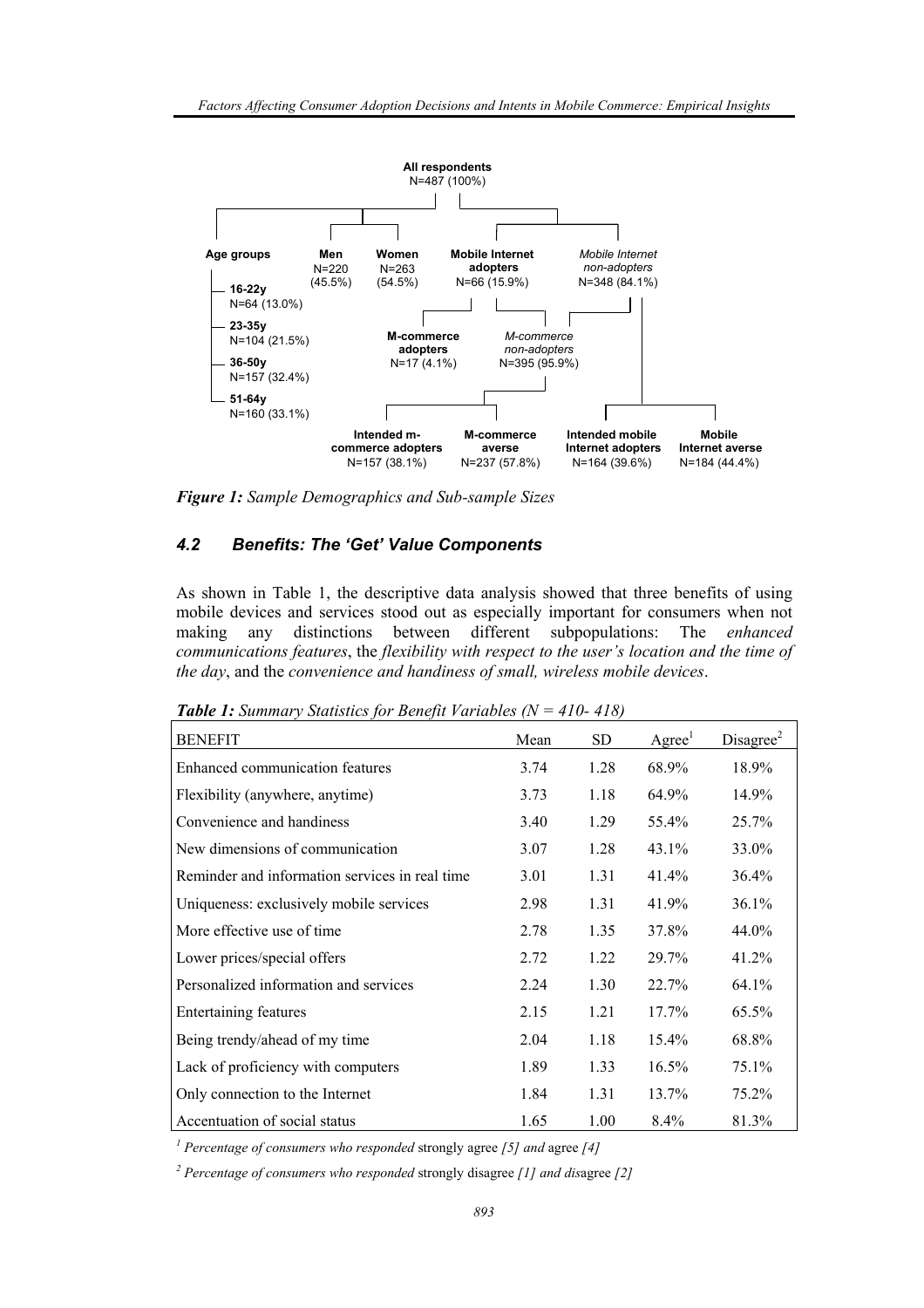As noted, it has been commonly hypothesized that handheld devices will expand access to the Internet, and increase the overall volume of e-commerce as consumers are much more familiar with mobile devices than with PCs. However, the results of this study certainly did not support this view, as the associated benefits (the *mobile device being the only Internet connection*, and *lack of proficiency with computers* were not seen as sources of attractiveness of m-commerce for the general public or for the sub-samples constituting the "untapped" market (see Table 2).

| <b>BENEFIT</b>                                | Mobile Internet adoption |                 |      | Sig.              | M-commerce adoption |                          |      |                     |  |
|-----------------------------------------------|--------------------------|-----------------|------|-------------------|---------------------|--------------------------|------|---------------------|--|
|                                               | adopters                 | intended averse |      |                   |                     | adopters intended averse |      | Sig.                |  |
| Enhanced communication features               | 4.05                     | 4.01            | 3.39 | .000 $^{\circ}$   | 3.47                | 4.11                     | 3.49 | .000 $^{\circ}$     |  |
| Flexibility (anywhere, anytime)               | 4.05                     | 3.98            | 3.45 | .000 <sup>c</sup> | 3.94                | 4.12                     | 3.43 | .000 $^{\circ}$     |  |
| New dimensions of communication               | 3.50                     | 3.49            | 2.54 | .000 $b,c$        | 2.76                | 3.65                     | 2.71 | .000 $a,c$          |  |
| More effective use of time                    | 3.36                     | 3.09            | 2.26 | .000 $b,c$        | 2.53                | 3.36                     | 2.41 | .000 $a,c$          |  |
| Convenience and handiness                     | 3.27                     | 3.76            | 3.10 | .000 $^{\circ}$   | 3.29                | 3.85                     | 3.10 | .000 $^{\circ}$     |  |
| Reminder/information services in real<br>time | 3.14                     | 3.32            | 2.65 | .000 <sup>c</sup> | 3.18                | 3.42                     | 2.74 | .000 $^{\circ}$     |  |
| Uniqueness: exclusively mobile services       | 3.09                     | 3.43            | 2.47 | .000 $^{\circ}$   | 2.71                | 3.48                     | 2.67 | .000 $^{\circ}$     |  |
| Lower prices/special offers                   | 2.73                     | 3.02            | 2.41 | .000 $^{\circ}$   | 2.53                | 3.12                     | 2.46 | .000 $^{\circ}$     |  |
| <b>Entertaining features</b>                  | 2.00                     | 2.47            | 1.82 | .000 $^{\circ}$   | 1.76                | 2.47                     | 1.97 | .000 $^{\circ}$     |  |
| Personalized information and services         | 1.91                     | 2.46            | 1.98 | .001 $^{\circ}$   | 2.29                | 2.50                     | 2.06 | .004 $^{\circ}$     |  |
| Being trendy/ahead of my time                 | 1.82                     | 2.29            | 1.70 | .000 <sup>c</sup> | 1.47                | 2.34                     | 1.87 | .000 <sup>a,c</sup> |  |
| Only connection to the Internet               | 1.41                     | 1.89            | 1.97 | .189              | 1.71                | 1.87                     | 1.87 | .883                |  |
| Accentuation of social status                 | 1.41                     | 1.74            | 1.48 | .027 $\degree$    | 1.71                | 1.70                     | 1.60 | .614                |  |
| Lack of proficiency with computers            | 1.00                     | 1.81            | 2.14 | $.000^{a,b}$      | 1.65                | 1.82                     | 1.94 | .516                |  |
| Aggregate                                     | 2.62                     | 2.91            | 2.39 | .000 $^{\circ}$   | 2.51                | 2.98                     | 2.46 | .000 $a,c$          |  |

*Table 2: Perceived Importance of Benefits by Sub-samples: Tests of Differences of Means* 

*a significant differences (p < .05) between adopters and intended adopters (Sheffé)* 

*b significant differences (p < .05) between adopters and averse (Sheffé)* 

*c significant differences (p < .05) between intended adopters and averse (Sheffé)* 

Mean values for all the benefits and barriers were calculated for all sub-samples, and an analysis of variance with subsequent post hoc tests was employed to identify the main drivers and inhibitors to the adoption of mobile electronic channels. Comparing the stated importance of the benefits by the different consumer groups (Table 2), we can conclude that the two main drivers to early and intended adoption of the mobile Internet and mcommerce are clearly the *enhanced communication features* and *flexibility (anywhere, anytime).* These benefits are, in contrast to nearly all of the proposed benefits, acknowledged even by the consumers who are Internet and m-commerce averse.

Interestingly, the consumer groups by far most convinced of the benefits offered by the mobile Internet and m-commerce were the intended adopters. These consumers reported the highest mean scores on most of the proposed benefits as well as on the aggregate benefit value. Based on basic statistical tests of differences between adopters and intended adopters, we did not find any benefits that would explain why intended adopters of mobile Internet and/or m-commerce have not already become adopters. An equally interesting and unexpected finding was that most of the proposed benefits were perceived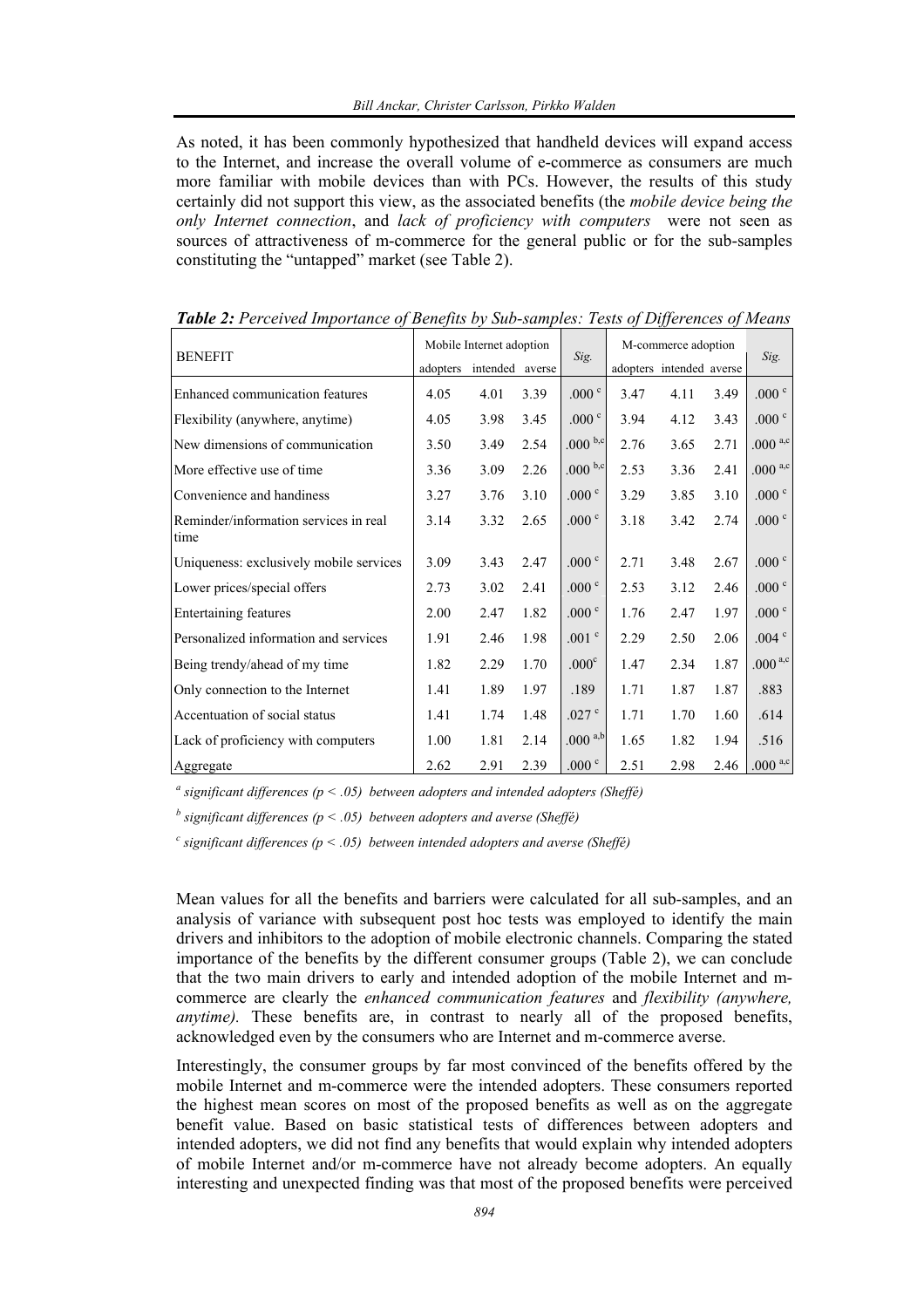as less important by the m-commerce adopters than by the mobile Internet adopters. This suggests that the key motivation for embracing transaction-based m-commerce does not lie in a greater appreciation of the benefits associated with commerce over wireless devices. Instead, the fact that some mobile Internet adopters have moved on to mcommerce is primarily explained by differences in perception of the barriers involved (see Table 4).

## *4.3 Barriers: The 'Give' Value Components*

As far as the 'give' value components are concerned, nearly all of the proposed barriers were perceived as significant impediments to using mobile services today or in the future. Yet, the *cost-related* issues (*high operating costs, high initial costs*) stood out as the main barriers to using mobile services today or in the future. The limitations of the current technology (*limited capacity of devices, slow connection and/or data transfer*) were also seen as crucial, whereas the risks relating to *privacy and security* were not, interestingly, perceived to be equally critical as in the wired e-commerce environment (cf. Furnell and Karweni, 1999; Anckar, 2002a).

| $\blacksquare$ word of Summany Summons for Barrier with $\omega$ |      |           |                                 |                       |
|------------------------------------------------------------------|------|-----------|---------------------------------|-----------------------|
| <b>BARRIER</b>                                                   | Mean | <b>SD</b> | A <sub>g</sub> ree <sup>1</sup> | Disagree <sup>2</sup> |
| High operating costs                                             | 3.95 | 1.13      | 73.7%                           | 13.4%                 |
| High initial costs                                               | 3.81 | 1.22      | 69.5%                           | 18.6%                 |
| Limited capacity of mobile devices                               | 3.77 | 1.03      | 63.8%                           | $10.0\%$              |
| Slow connection and/or data transfer                             | 3.68 | 1.06      | 54.2%                           | $10.4\%$              |
| Fear of privacy invasion                                         | 3.56 | 1.26      | 58.6%                           | 20.6%                 |
| Security risks                                                   | 3.55 | 1.24      | 57.9%                           | 22.6%                 |
| Uselessness of services                                          | 3.50 | 1.11      | 52.9%                           | 18.9%                 |
| Small screen size of mobile devices                              | 3.50 | 1.25      | 59.7%                           | $25.2\%$              |
| Poor coverage of networks                                        | 3.37 | 1.10      | 48.4%                           | 20.9%                 |
| Complexity involved in using mobile services                     | 3.34 | 1.07      | $45.4\%$                        | 21.5%                 |
| Complexity involved in operating mobile devices                  | 3.01 | 1.21      | $37.1\%$                        | 36.4%                 |
| Lack of new mobile devices on the markets                        | 2.88 | 1.11      | 25.7%                           | 31.5%                 |

*Table 3: Summary Statistics for Barrier Variables (N = 395-413)* 

*1 Percentage of consumers who responded* strongly agree *[5] and* agree *[4]* 

*2 Percentage of consumers who responded* strongly disagree *[1] and dis*agree *[2]* 

When working out distinctions between different sub-samples in terms of mobile Internet and m-commerce adoption, we found that the consumers' decisions and intents to take on mobile technologies appeared rational when observing their perceptions of the barriers. Overall, the adopters perceive the barriers to using mobile services as less significant than non-adopters, with the adopters of m-commerce even less concerned about the impediments than the mobile Internet adopters (when evaluating these results, it should be noted that we had significant results in only 5 cases). However, some important exceptions from this pattern can be found: Firstly, three of the four barriers that were perceived as the most critical among the mobile Internet adopters *(slow connection/data transfer*, *limited capacity of mobile devices,* and *uselessness of services*) were not seen as equally important by the non-adopters, indicating that these particular barriers are real (in the sense related to actual use) rather than presumed. Secondly, the barrier *uselessness of mobile services*, which was rated as the most critical impediment by the m-commerce adopters, was not perceived to be equally crucial by the non-adopters.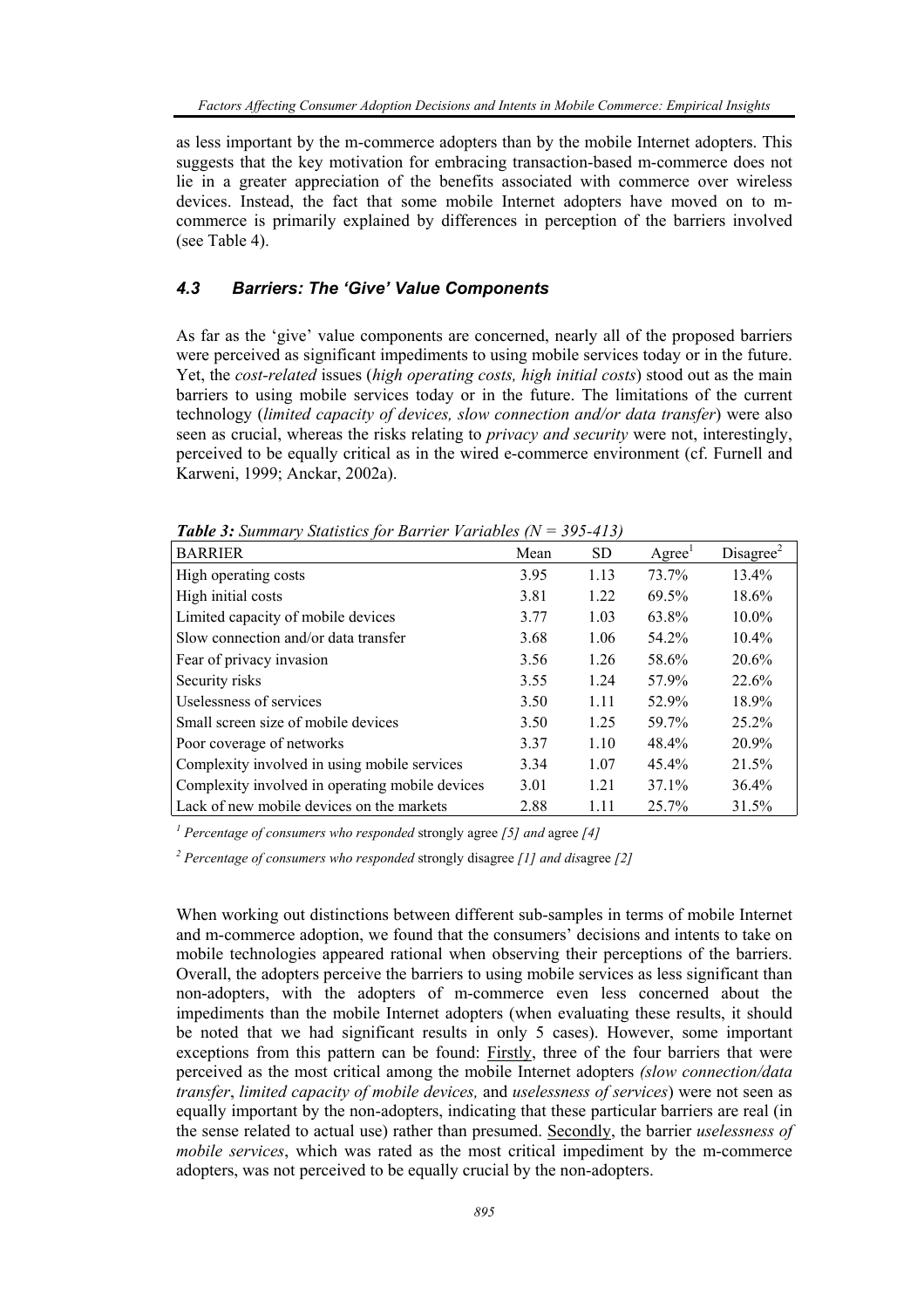|                                             | Mobile Internet adoption |          |        | M-commerce adoption |          |          |        |                   |
|---------------------------------------------|--------------------------|----------|--------|---------------------|----------|----------|--------|-------------------|
| <b>BARRIER</b>                              | adopters                 | intended | averse | Sig.                | adopters | intended | averse | Sig.              |
| Slow connection and/or data transfer        | 4.23                     | 3.74     | 3.42   | .000 $^{\rm b,c}$   | 3.76     | 3.83     | 3.58   | .080              |
| Limited capacity of mobile devices          | 4.05                     | 3.75     | 3.65   | .217                | 3.75     | 3.81     | 3.74   | .804              |
| High operating costs                        | 3.77                     | 3.93     | 4.03   | .484                | 3.18     | 3.97     | 3.99   | $.016^{a,b}$      |
| Uselessness of services                     | 3.68                     | 3.40     | 3.56   | .292                | 3.76     | 3.34     | 3.59   | .054              |
| The fear of privacy invasion                | 3.41                     | 3.49     | 3.64   | .460                | 3.06     | 3.49     | 3.61   | .182              |
| High initial costs                          | 3.36                     | 3.88     | 3.89   | .140                | 3.29     | 3.85     | 3.83   | .199              |
| Security risks                              | 3.14                     | 3.58     | 3.61   | .237                | 3.06     | 3.47     | 3.64   | .109              |
| Complexity of using mobile services         | 3.09                     | 3.26     | 3.47   | .092                | 3.06     | 3.23     | 3.42   | .141              |
| Poor coverage of networks                   | 3.05                     | 3.39     | 3.47   | .241                | 2.75     | 3.32     | 3.44   | .039              |
| Lack of new mobile devices on the<br>market | 2.95                     | 2.93     | 2.87   | .886                | 2.53     | 2.99     | 2.83   | .160              |
| Small screen size of mobile devices         | 2.82                     | 3.39     | 3.60   | .017 <sup>b</sup>   | 3.41     | 3.46     | 3.54   | .804              |
| Complexity of operating mobile devices      | 2.41                     | 2.98     | 3.21   | .007 <sup>b</sup>   | 2.29     | 2.87     | 3.14   | .005 <sup>b</sup> |
| Aggregate                                   | 3.36                     | 3.48     | 3.54   | .458                | 3.14     | 3.47     | 3.53   | .087              |

*Table 4: Perceived Importance of Barriers by Sub-Samples: Tests of Differences of Means* 

*For meaning of symbols, see Table 2.* 

Other important survey findings relating to the barriers were that (i) *security risks* are not a major concern for Internet and m-commerce adopters, whereas non-adopters tend to be more sceptical in this respect; (ii) actual users of the mobile Internet and m-commerce are mainly troubled by the *limitations of networks and mobile devices*; and (iii) *high initial and operating costs* are the main inhibitors to m-commerce adoption.

## **5. Conclusions**

l

Arguing that TAM constructs such as perceived usefulness and perceived ease of use are multidimensional constructs that are too general to have significant explanatory power, we set out from a perceived value-based view on adoption decisions with the objective to identify the key benefits and barriers - the core get and give value components - that drive or inhibit consumer adoption of mobile commerce today and in the future.

As far as the first research question of this study is concerned, our study has shown that adoption/rejection decisions - and especially intents - relating to the mobile Internet and m-commerce appear to be determined to a greater extent by perceived benefits than by perceived barriers. More precisely, the main determinants of m-commerce adoption or rejection are not primarily related to a wide disagreement on the obstacles involved in using mobile services*,* but instead they originate from conflicting perceptions on a number of key benefits offered by mobility<sup>6</sup>. This finding contradicts with the results of previous studies, which have shown that consumers' rejection decisions relating to (i) PCs and (ii) e-commerce in a fixed environment are based on perceived critical barriers to

*<sup>6</sup> Enhanced communication features, flexibility, new dimensions of communication, more effective use of time.*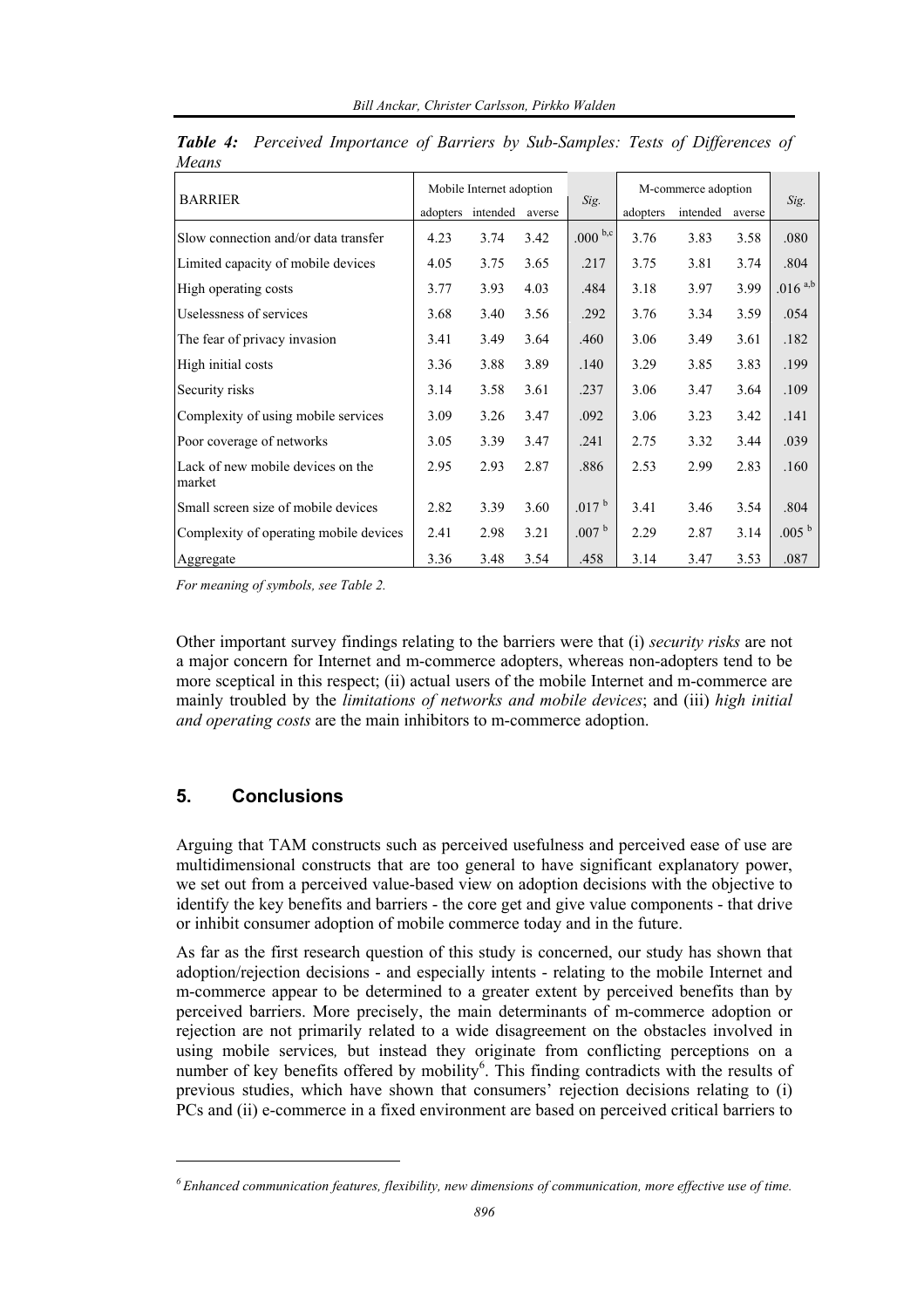a much higher extent than on a lack of appreciation of the associated benefits (Venkatesh and Brown, 2001; Anckar, 2002a).

It should, however, be noted that the recognition of the overall benefits was rather low in comparison to the perceived barriers in all consumer groups - even among the current users of the mobile Internet and m-commerce. The overall value of m-commerce is thus not seen as substantial, a fact which would suggest that the commercial prospects of mcommerce are not as bright as is often proclaimed. Likewise, the facts that (i) the intended users paint a rosier picture of the promise of m-commerce, expecting to derive greater value from mobile technologies than the actual users report that they currently attain, and (ii) almost 60% of the respondents reported that they have no intention to use mobile services in the future, certainly do not signal an imminent m-revolution. On the other hand, considering that m-commerce is a just emerging phenomenon, the portion of the sample indicating an intention to use mobile services should by no means be seen as insignificant: Companies attempting to predict consumer interest in brand new products or service concepts are often greeted with a disappointing show of interest from the end users (Yankee Group (2000)), as their appreciation of the associated benefits may be limited, and their assessment of the barriers involved may be exaggerated.

As far as the importance of the drivers/inhibitors (RQ 2) are concerned, we found a clear divide between different consumer segments: *Adopters* and *intended adopters* feel that the mobile Internet and m-commerce can offer a number of important benefits, especially with respect to *enhanced person-to-person communication* and *flexibility* (being able to use mobile services anywhere, anytime), whereas the *averse* consumers perceive nearly all of the proposed advantages as unimportant.

Mobile Internet adopters perceive greater barriers in terms of the *limitations of networks and mobile devices* than the non-adopters, indicating that these factors constitute significant barriers to mobile Internet usage today and thus likely also to an extensive use of mobile services in the future. For the current non-adopters, the *high initial and operating costs* were found to be the key factors that are influential in a non-adoption of mobile services.

#### **References**

- Anckar, B. (2002a), "Rationales for Consumer Adoption or Rejection of E-Commerce: Exploring the Impact of Product Characteristics". *Proceedings of the SSGRR 2002s Conference,* L'Aquila, Italy, July 29 - August 4, 2002.
- Anckar, B. (2002b), "Motivators for Adoption of Mobile Commerce: Findings from a National Consumer Survey". *Proceedings of the International Conference on Decision Making and Decision Support in the Internet Age (DSIage 2002),* Cork, Ireland, July 4-7, 2002, pp. 749-762.
- Anckar, B., and D'Incau, D. (2002), "Value Creation in Mobile Commerce: Findings from a Consumer Survey". *Journal of Information Technology Theory and Application,* Vol. 4, No. 1, pp. 43-64.
- Booz, Allen & Hamilton (2000), "The Wireless Internet Revolution", *Insights: The Communications, Media &Technology Group* (6:2), pp. 1-8. Available at: www.bah.de/content/downloads
- Buellingen and Woerter (2002), "Development Perspectives, Firm Strategies and Applications in Mobile Commerce", *Journal of Business Research* 5830 (in press).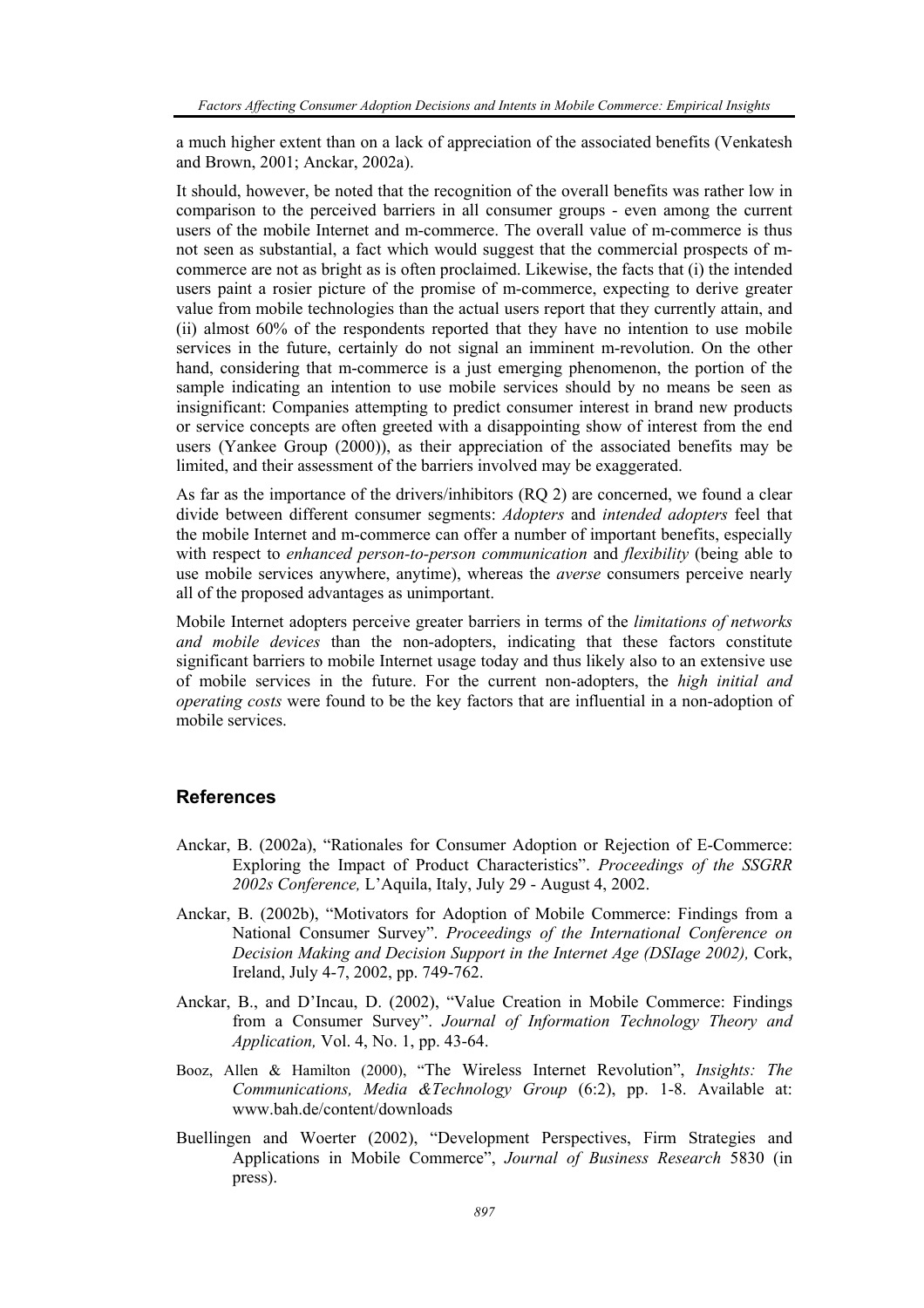- Carlsson, C., and Walden, P. (2002), "Mobile Commerce: Some Extensions of Core Concepts and Key Issues". *Proceedings of the SSGRR 2002s Conference,*  L'Aquila, Italy, July 29 - August 4, 2002.
- Davis, F.D. (1989), "Perceived Usefulness, Perceived Ease of Use, and User Acceptance of Information Technology". *MIS Quarterly*, Vol. 13, Issue 3, pp. 319-340.
- Eggert, A., and Ulaga, W. (2002), "Customer Perceived Value: A Substitute for Satisfaction in Business Markets?" *Journal of Business and Industrial Marketing*, Vol. 17, No. 2.
- Eikebrokk, T.R., and Sørebø, Ø. (1998), "Technology Acceptance in Situations with Alternative Technologies", *Norsk konferanse for organisasjoners bruk av informasjonsteknologi,* Oslo, Norway, 17-19 July, 1998, pp. 89-97.
- Furnell, S.M., and Karweni, T. (1999), "Security Implications of Electronic Commerce": A Survey of Consumers and Businesses. *Internet Research: Electronic Networking Applications and Policy*, Vol. 9, Issue 5, pp. 372-382
- Gillick, K., and Vanderhoof, R. (2000), "Mobile E-commerce: Marketplace Enablers and Inhibitors". *Paper presented at the Smart Card Forum Annual Meeting*, September 25-28, 2000. Available at: www.datacard.com/downloads/pdf/white\_paper\_ecommerce.pdf
- Green, R. (2000), "The Internet Unplugged". *eAI Journal*, October 2000, pp. 82-86.
- Guerley, W. (2000), "Making Sense of the Wireless Web", *Fortune*, August 15. Available at: www.fortune.com
- Hampe J.F., Swatman P.M.C., and Swatman P.A. (2000), "Mobile Electronic Commerce: Reintermediation in the Payment System", *Proceedings of the 13th Bled International Electronic Commerce Conference*, Bled, Slovenia, June 19-21, 2000, pp. 693-706.
- Han, J., and Han, D. (2001), "A Framework for Analyzing Customer Value of Internet Business*", Journal of Information Technology Theory and Application*, Vol. 3, No. 5, pp. 25-38.
- Herman, J., and Neff, T. (2002), "Managing through the M-Commerce Storm". *World Market Series Business Briefings: Wireless Technology 2002.* World Markets Research Centre, 2002, pp. 78-82.
- Kalakota, R., and Robinson, M. (2001), *M-Business: The Race to Mobility.* New York: McGraw-Hill.
- Keen, P., and Mackintosh, R. (2001), *The Freedom Economy: Gaining the M-commerce Edge in the Era of the Wireless Internet*. Berkeley, CA: Osborne/McGraw-Hill.
- Langendoerfer, P. (2002), "M-commerce: Why it Does Not Fly (Yet?)". *Proceedings of the SSGRR 2002s Conference,* L'Aquila, Italy, July 29 - August 4, 2002.
- Lee. D., Park, J., Ahn, J. (2001), "On the Explanation of Factors Affecting E-Commerce Adoption". *Proceedings of the 22nd International Conference on Information Systems* , New Orleans, Louisiana, December 16-19, 2001, pp. 109-120.
- Lee, W.J., Kim, T.U., and Chung, J-Y. (2002), "User Acceptance of the Mobile Internet", *Proceedings of the First International Conference on Mobile Business*, Athens, Greece, July 8-9, 2002.
- Li, V.K. (2002), "Global M-commerce Business Opportunities for Wireless Data Services"; in *World Market Series Business Briefings: Wireless Technology 2002*. World Markets Research Centre, 2002, pp. 123-126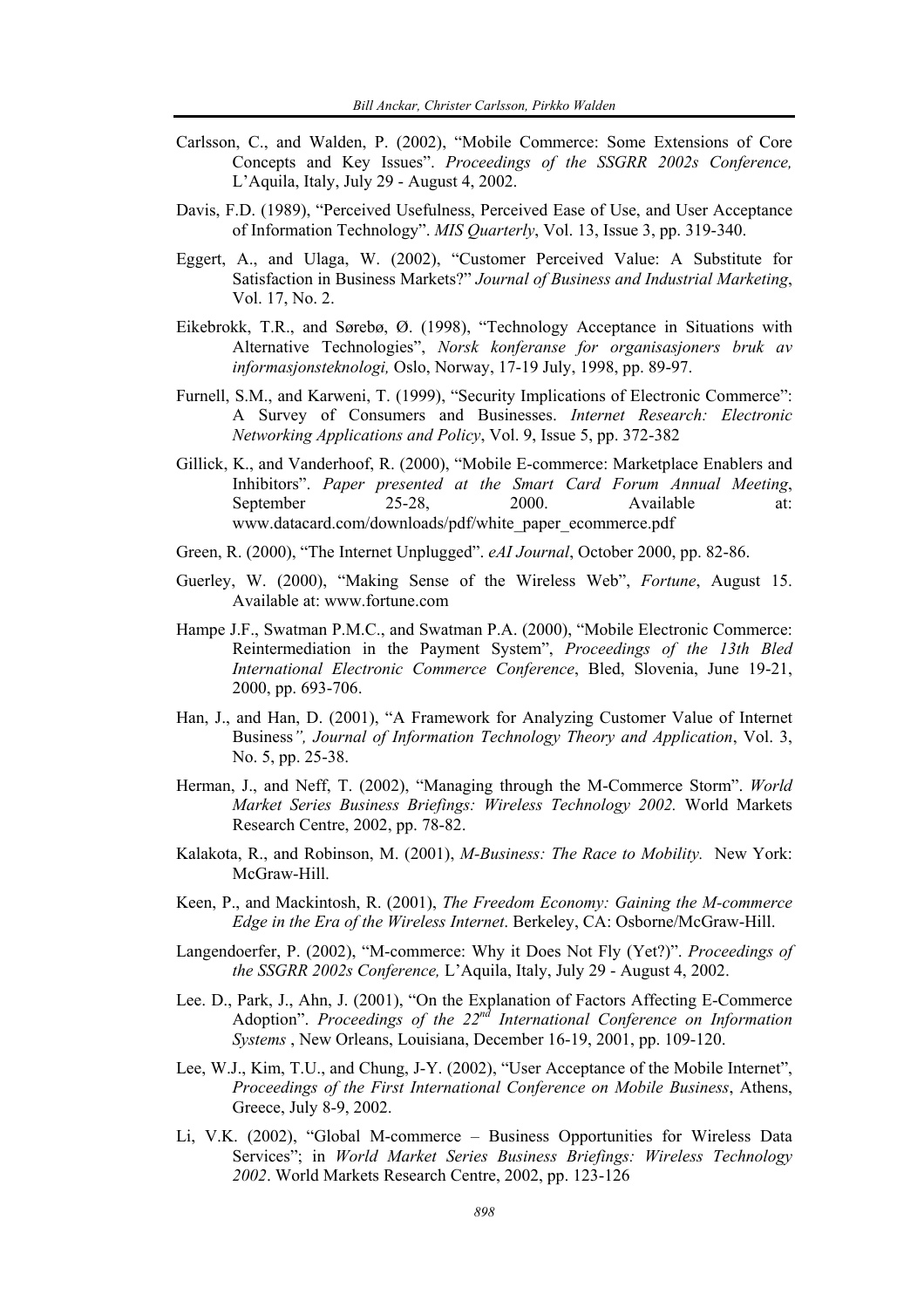- Luckett, M., Ganesh, J., and Gillett, P. (1999), "Quantitative Tools in Tourism Research: An Application of Perceptual Maps"; in Pizam, A., and Mansfeld, Y. (Eds.), *Consumer Behavior in Travel and Tourism* (pp. 307- 333), Binghamton, NY: The Haworth Hospitality Press.
- Malhotra, Y., and Galletta, D.F. (1999), "Extending the Technology Acceptance Model to Account for Social Influence: Theoretical Bases and Empirical Validation". *Proceedings of the 32nd Hawaii International Conference on System Sciences,* Maui, Hawaii, January 5-8. Los Alamitos: IEEE Computer Society Press.
- Mathieson, K., Peacock, E., Chin, W.W. (2001), "Extending the Technology Acceptance Model: The Influence of Perceived User Resources". *The Data Base For Advances in Information Systems*, Vol. 32, No. 3 (Summer), pp. 86-112.
- May, P. (2001), *Mobile Commerce: Opportunities, Applications, and Technologies of Wireless Business*, Cambridge University Press.
- McDougall, G.H.G., and Levesque, T. "Customer Satisfaction with Services: Putting Perceived Value into the Equation", *Journal of Services Marketing* (14:5), 2000, pp. 392-419.
- Müller-Versee, F. (1999), *Mobile Commerce Report.* London: Durlacher Research Ltd.
- Nokia 3G Market Research Centre (2001). "Mcommerce: An end user perspective. Key Learnings from Global Research", *Nokia 3G Market Research Report, Nokia Networks, May 25, 2001. Available at:* www.nokia.com/3G
- O'Cass, A.O. and Fenech, T. (2003), "Web Retailing Adoption: Exploring the Nature of Internet Users Web Retailing Behaviour", *Journal of Retailing and Consumer Services* (in press).
- Parasuraman, A. (1997), "Reflections on Gaining Competitive Advantage Through Customer Value". *Journal of the Academy of Marketing Science*, Vol. 25, No. 2, pp. 154*–*161.
- Pavlou, P.A. (2002), "What Drives Electronic Commerce? A Theory of Planned Behavior Perspective", *Proceedings of the Academy of Management Conference*" Denver, Colorado, August 9-14, 2002.
- Pavlou, P.A. (2003), "Consumer Acceptance of Electronic Commerce Integrating Trust and Risk with the Technology Acceptance Model", *International Journal of Electronic Commerce*, Vol. 7, No. 3 (forthcoming).
- Pedersen, P.E., Methlie, L.B., and Thorbjørnsen, H. (2002). Understanding Mobile Commerce End-user Adoption: A Triangulation Perspective and Suggestions for an Exploratory Service Evaluation Framework, *Proceedings of the 35th Hawaii International Conference on System Sciences,* January 7-10, Big Island, Hawaii. Los Alamitos, CA: IEEE Computer Society Press.
- Ropers, S. (2001), "New Business Models for the Mobile Revolution". *eAI Journal*, February, pp. 53-57.
- Senn, J.A. "The Emergence of M-Commerce". *Computer* (33:12), December 2000, pp. 148-150.
- Shuster, T. "Pocket Internet and M-Commerce (How) Will it Fly?", February 1, 2001. Available at: www.gwu.edu/~emkt/Ecommerce/file/Mcommerce.pdf
- Strong, C., and Old, J. (2000), "How Can Mobile Developments Deliver Customer End-Value? White Paper on Mobile Internet Applications. NOP Research Group, London, November 2000.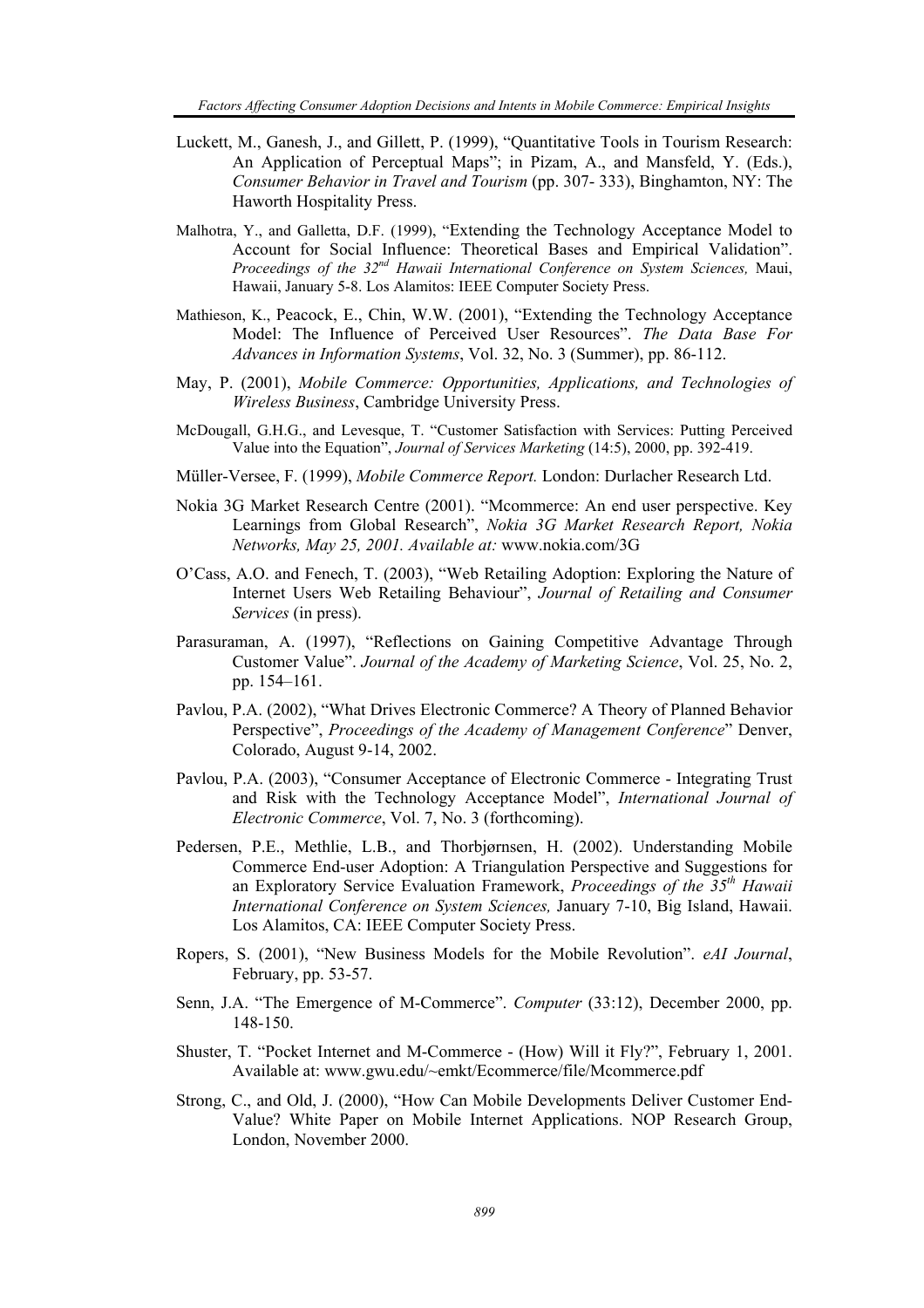- Sweeney, J.C., and Soutar, G.N. (2001),"Consumer Perceived Value: The Development of a Multiple Item Scale". *Journal of Retailing*, Vol. 77, pp. 203–220.
- Teo, T.S.H., Lim, V.K.G., Lai. R.Y.C. (1999), "Intrinsic and Extrinsic Motivation in Internet Usage". *Omega - The International Journal of Management Science* 27, pp. 25-37
- Urbaczewski, A., Wells, J., Suprateek, S., & Koivisto, M. (2002), "Exploring Cultural Differences as a Means for Understanding the Global Mobile Internet: A Theoretical Basis and Program of Research", *Proceedings of the 35th Hawaii International Conference on System Sciences, Big Island, Hawaii, January 7-10, 2002*. Los Alamitos, CA: IEEE Computer Society Press.
- Varshney, U., and Vetter, R. (2001), "A Framework for the Emerging Mobile Commerce Applications", *Proceedings of the 34th Annual Hawaii International Conference on System Sciences (HICSS-34)*, January 3-6, 2001, Maui, Hawaii. Los Alamitos: IEEE Computer Society.
- Varshney, U., Vetter, R.J., and Kalakota, R. (2000), "Mobile Commerce: A New Frontier," *Computer*, Vol. 33, No. 10 (October), pp. 32-38.
- Venkatesh, V., and Brown, S.A. (2001), "A Longitudinal Investigation of Personal Computers in Homes: Adoption Determinants and Emerging Challenges". *MIS Quarterly*, Vol. 25, No. 1, pp. 71-102
- Vittet-Philippe, P. and Navarro, J.M. "Mobile E-Business (M-Commerce): State of Play and Implications for European Enterprise Policy", *European Commission Enterprise Directorate-General E-Business Report,* No. 3, December 6, 2000. Available at: www.ncits.org/tc\_home/v3htm/ v301008.pdf
- Vrechopoulos, A.P., Constantiou, I.D., Mylonopoulos, N and Sideris, I. (2002), "Critical Success Factors for Accelerating Mobile Commerce Diffusion in Europe", *Proceedings of the 15th Bled Electronic Commerce Conference*, June 17-19, 2002, Bled, Slovenia.
- Yankee Group (2000), "Understanding the Needs of European Mobile Phone Users: Consumer Survey Results", *Wireless/Mobile Europe Report*, Vol. 4, No. 18 (November), The Yankee Group, Boston.
- Zeithaml, V.A. (1988), "Consumer Perceptions of Price, Quality and Value: A Means-End Model and Synthesis of Evidence," *Journal of Marketing, 5*2 (July), pp. 2- 22.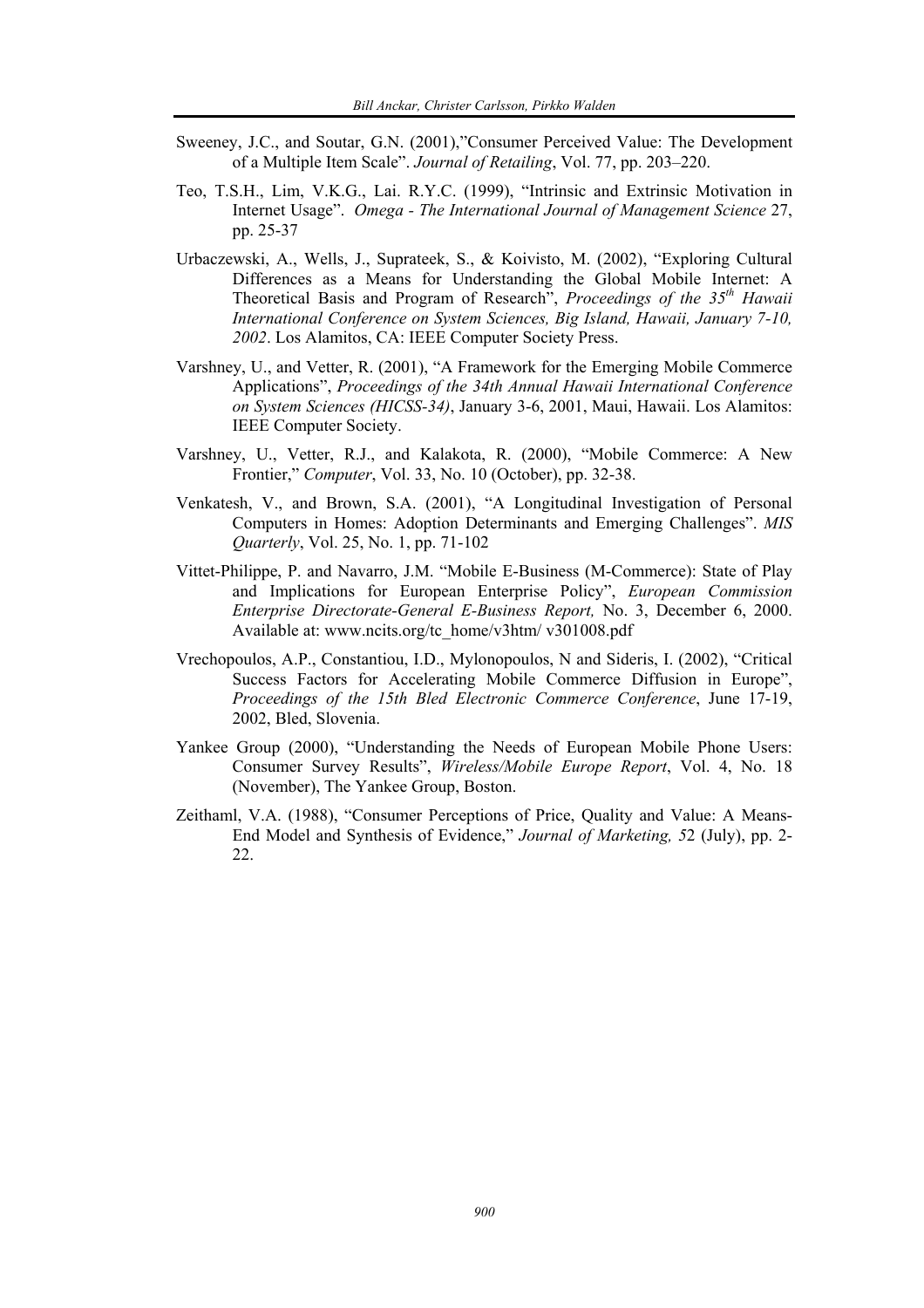## *APPENDIX 1: The Survey Instrument: Question Phrasing*

#### **To you personally, major benefits of using mobile (wireless) services today or in the future are:**

My only connection to the Internet is through my mobile device (I do not own a computer, nor do I use one at work)

I lack proficiency with computers, and therefore I prefer to use a mobile device over a computer

Flexibility with respect to my location ("anywhere") and the time of the day ("anytime")

The convenience and handiness of small, wireless mobile devices (in comparison to desktop computers)

The possibility to get reminder and information services (for instance hot news) in real time, as the mobile device is always connected to the network, and always with me

Entertaining features; mobile services are nice time killers/fillers.

Being trendy/ahead of my time

Accentuation of my social status

The possibility to get personalized information (e.g. personal horoscope) and personal service (e.g. health service reminders such as "remember to take your medicine").

Enhanced communication features: Using short messages (text/audio/pictures/video) I can reach persons even when I cannot talk on the phone, or when the person I try to reach does not answer the phone

The new dimensions of communication (picture/audio/video messages, streaming video; the possibility to have visual contact with the person you are talking to)

The more effective use of time (I can, for instance, send e-mails, order groceries, check my bank account or pay bills while sitting in the dentist's waiting room)

Uniqueness (the possibility to use services that are intended only for/ available only through mobile devices - for instance pinpointing/routing services, making small payments such as parking fees ,purchases at vending machines, etc.)

Lower prices (some special offers are available only through mobile devices)

**To you personally, major impediments to using mobile (wireless) services today or in the future are:** 

High initial costs (costs of acquiring a mobile device)

High operating costs (costs of subscriber connection and mobile services)

Limited capacity / computing power of mobile devices in comparison to desktop computers

Slow connection and/or data transfer (connecting to the service provider and/or downloading files takes too long)

Complexity involved in operating mobile devices

Complexity involved in using mobile services (time consuming, lack of graphical support, etc.)